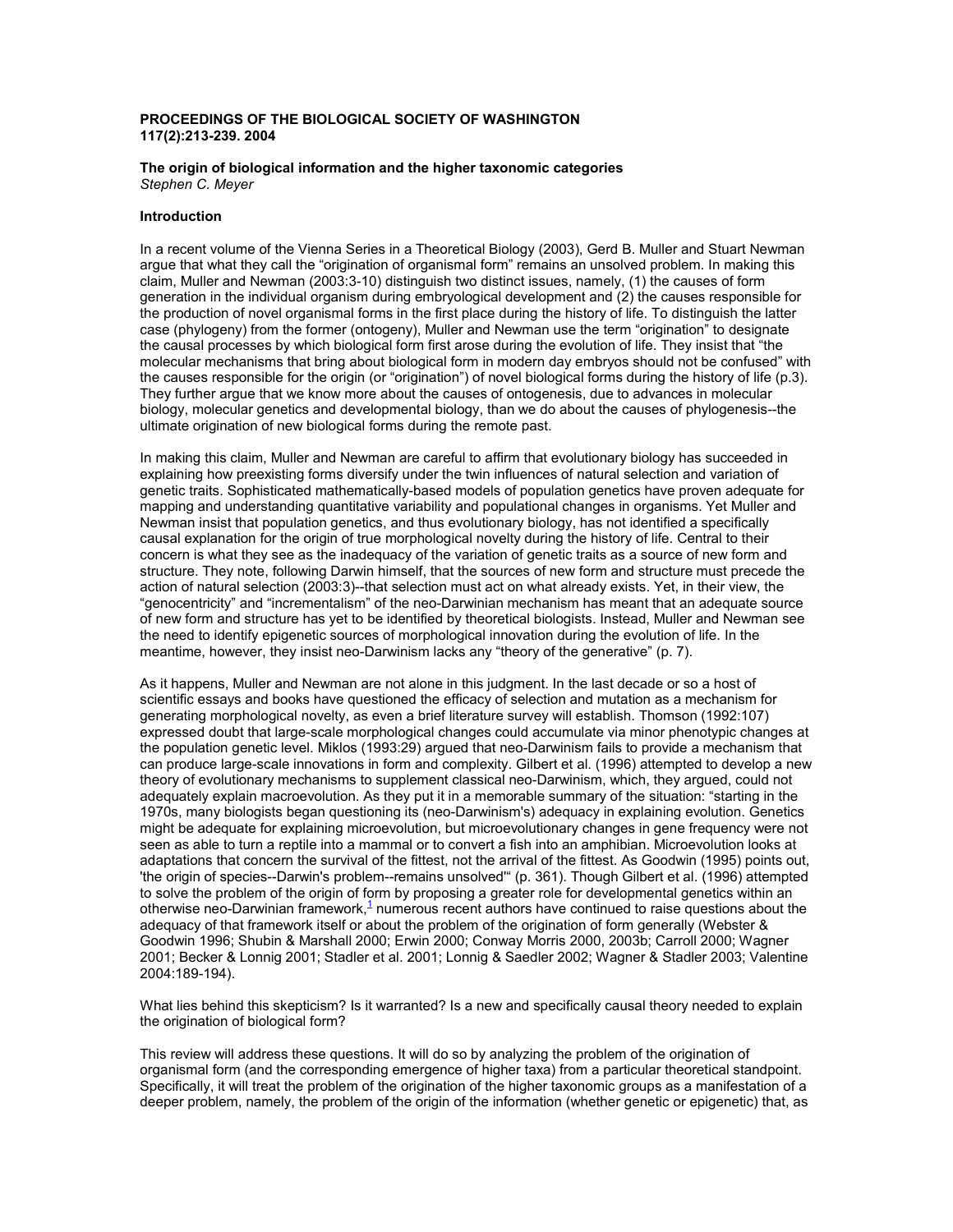it will be argued, is necessary to generate morphological novelty.

In order to perform this analysis, and to make it relevant and tractable to systematists and paleontologists, this paper will examine a paradigmatic example of the origin of biological form and information during the history of life: the Cambrian explosion. During the Cambrian, many novel animal forms and body plans (representing new phyla, subphyla and classes) arose in a geologically brief period of time. The following information-based analysis of the Cambrian explosion will support the claim of recent authors such as Muller and Newman that the mechanism of selection and genetic mutation does not constitute an adequate causal explanation of the origination of biological form in the higher taxonomic groups. It will also suggest the need to explore other possible causal factors for the origin of form and information during the evolution of life and will examine some other possibilities that have been proposed.

# The Cambrian Explosion

The "Cambrian explosion" refers to the geologically sudden appearance of many new animal body plans about 530 million years ago. At this time, at least nineteen, and perhaps as many as thirty-five phyla of forty total (Meyer et al. 2003), made their first appearance on earth within a narrow five- to ten-million-year window of geologic time (Bowring et al. 1993, 1998a:1, 1998b:40; Kerr 1993; Monastersky 1993; Aris-Brosou & Yang 2003). Many new subphyla, between 32 and 48 of 56 total (Meyer et al. 2003), and classes of animals also arose at this time with representatives of these new higher taxa manifesting significant morphological innovations. The Cambrian explosion thus marked a major episode of morphogenesis in which many new and disparate organismal forms arose in a geologically brief period of time.

To say that the fauna of the Cambrian period appeared in a geologically sudden manner also implies the absence of clear transitional intermediate forms connecting Cambrian animals with simpler pre-Cambrian forms. And, indeed, in almost all cases, the Cambrian animals have no clear morphological antecedents in earlier Vendian or Precambrian fauna (Miklos 1993, Erwin et al. 1997:132, Steiner & Reitner 2001, Conway Morris 2003b:510, Valentine et al. 2003:519-520). Further, several recent discoveries and analyses suggest that these morphological gaps may not be merely an artifact of incomplete sampling of the fossil record (Foote 1997, Foote et al. 1999, Benton & Ayala 2003, Meyer et al. 2003), suggesting that the fossil record is at least approximately reliable (Conway Morris 2003b:505).

As a result, debate now exists about the extent to which this pattern of evidence comports with a strictly monophyletic view of evolution (Conway Morris 1998a, 2003a, 2003b:510; Willmer 1990, 2003). Further, among those who accept a monophyletic view of the history of life, debate exists about whether to privilege fossil or molecular data and analyses. Those who think the fossil data provide a more reliable picture of the origin of the Metazoan tend to think these animals arose relatively quickly--that the Cambrian explosion had a "short fuse." (Conway Morris 2003b:505-506, Valentine & Jablonski 2003). Some (Wray et al. 1996), but not all (Ayala et al. 1998), who think that molecular phylogenies establish reliable divergence times from pre-Cambrian ancestors think that the Cambrian animals evolved over a very long period of time--that the Cambrian explosion had a "long fuse." This review will not address these questions of historical pattern. Instead, it will analyze whether the neo-Darwinian process of mutation and selection, or other processes of evolutionary change, can generate the form and information necessary to produce the animals that arise in the Cambrian. This analysis will, for the most part, <sup>[2](http://www.discovery.org/scripts/viewDB/index.php?command=view&id=2177&program=CSC%20-%20Scientific%20Research%20and%20Scholarship%20-%20Science#footnote2#footnote2)</sup> therefore, not depend upon assumptions of either a long or short fuse for the Cambrian explosion, or upon a monophyletic or polyphyletic view of the early history of life.

## Defining Biological Form and Information

Form, like life itself, is easy to recognize but often hard to define precisely. Yet, a reasonable working definition of form will suffice for our present purposes. Form can be defined as the four-dimensional topological relations of anatomical parts. This means that one can understand form as a unified arrangement of body parts or material components in a distinct shape or pattern (topology)--one that exists in three spatial dimensions and which arises in time during ontogeny.

Insofar as any particular biological form constitutes something like a distinct arrangement of constituent body parts, form can be seen as arising from constraints that limit the possible arrangements of matter. Specifically, organismal form arises (both in phylogeny and ontogeny) as possible arrangements of material parts are constrained to establish a specific or particular arrangement with an identifiable three dimensional topography--one that we would recognize as a particular protein, cell type, organ, body plan or organism. A particular "form," therefore, represents a highly specific and constrained arrangement of material components (among a much larger set of possible arrangements).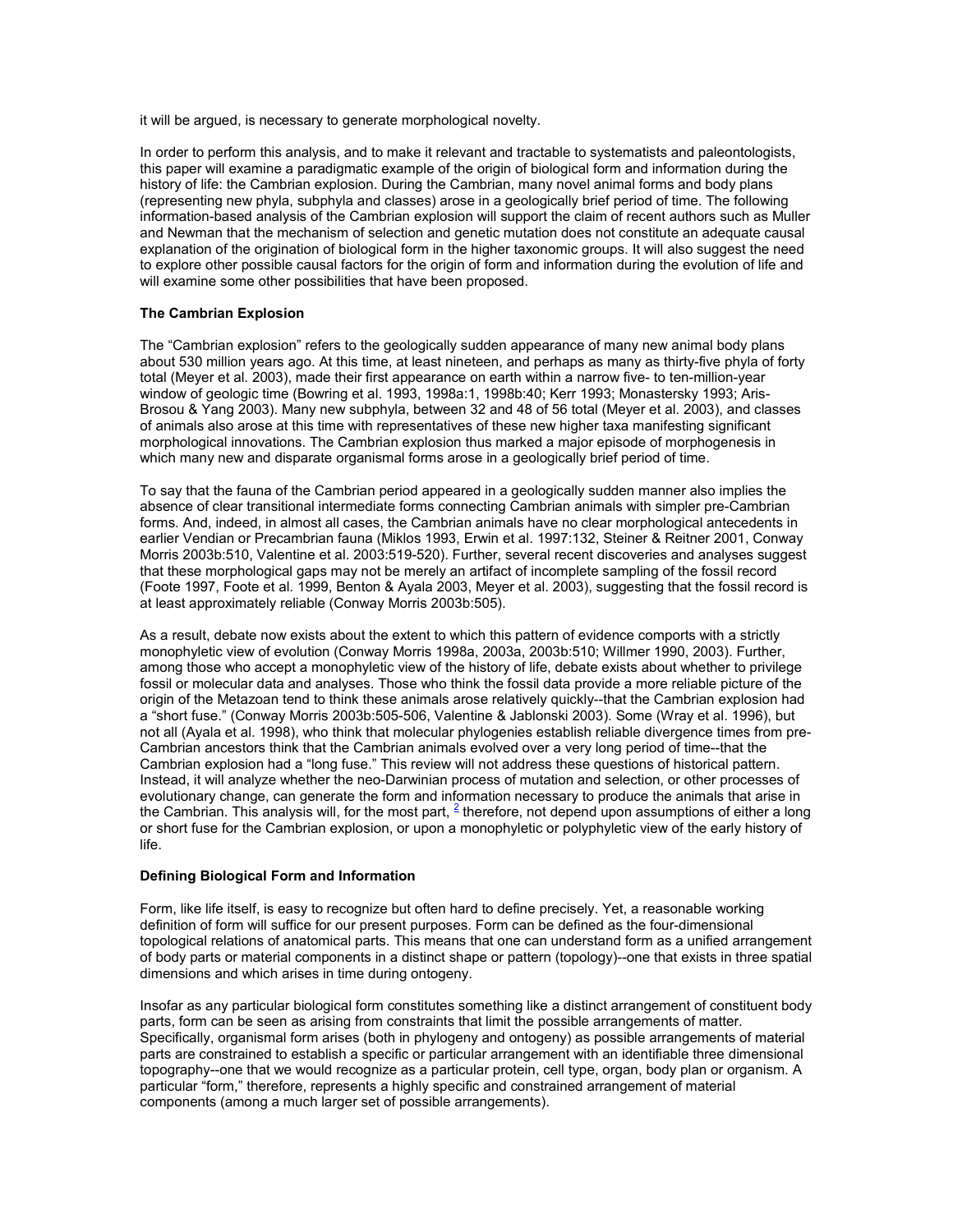Understanding form in this way suggests a connection to the notion of information in its most theoretically general sense. When Shannon (1948) first developed a mathematical theory of information he equated the amount of information transmitted with the amount of uncertainty reduced or eliminated in a series of symbols or characters. Information, in Shannon's theory, is thus imparted as some options are excluded and others are actualized. The greater the number of options excluded, the greater the amount of information conveyed. Further, constraining a set of possible material arrangements by whatever process or means involves excluding some options and actualizing others. Thus, to constrain a set of possible material states is to generate information in Shannon's sense. It follows that the constraints that produce biological form also imparted information. Or conversely, one might say that producing organismal form by definition requires the generation of information.

In classical Shannon information theory, the amount of information in a system is also inversely related to the probability of the arrangement of constituents in a system or the characters along a communication channel (Shannon 1948). The more improbable (or complex) the arrangement, the more Shannon information, or information-carrying capacity, a string or system possesses.

Since the 1960s, mathematical biologists have realized that Shannon's theory could be applied to the analysis of DNA and proteins to measure the information-carrying capacity of these macromolecules. Since DNA contains the assembly instructions for building proteins, the information-processing system in the cell represents a kind of communication channel (Yockey 1992:110). Further, DNA conveys information via specifically arranged sequences of nucleotide bases. Since each of the four bases has a roughly equal chance of occurring at each site along the spine of the DNA molecule, biologists can calculate the probability, and thus the information-carrying capacity, of any particular sequence n bases long.

The ease with which information theory applies to molecular biology has created confusion about the type of information that DNA and proteins possess. Sequences of nucleotide bases in DNA, or amino acids in a protein, are highly improbable and thus have large information-carrying capacities. But, like meaningful sentences or lines of computer code, genes and proteins are also *specified* with respect to function. Just as the meaning of a sentence depends upon the specific arrangement of the letters in a sentence, so too does the function of a gene sequence depend upon the specific arrangement of the nucleotide bases in a gene. Thus, molecular biologists beginning with Crick equated *information* not only with complexity but also with "specificity," where "specificity" or "specified" has meant "necessary to function" (Crick 1958:144, 153; Sarkar, 1996:191).<sup>[3](http://www.discovery.org/scripts/viewDB/index.php?command=view&id=2177&program=CSC%20-%20Scientific%20Research%20and%20Scholarship%20-%20Science#footnote3#footnote3)</sup> Molecular biologists such as Monod and Crick understood biological information--the information stored in DNA and proteins--as something more than mere complexity (or improbability). Their notion of information associated both biochemical contingency and combinatorial complexity with DNA sequences (allowing DNA's carrying capacity to be calculated), but it also affirmed that sequences of nucleotides and amino acids in functioning macromolecules possessed a high degree of specificity relative to the maintenance of cellular function.

The ease with which information theory applies to molecular biology has also created confusion about the location of information in organisms. Perhaps because the information carrying capacity of the gene could be so easily measured, it has been easy to treat DNA, RNA and proteins as the sole repositories of biological information. Neo-Darwinists in particular have assumed that the origination of biological form could be explained by recourse to processes of genetic variation and mutation alone (Levinton 1988:485). Yet if one understands organismal form as resulting from constraints on the possible arrangements of matter at many levels in the biological hierarchy--from genes and proteins to cell types and tissues to organs and body plans--then clearly biological organisms exhibit many levels of information-rich structure.

Thus, we can pose a question, not only about the origin of genetic information, but also about the origin of the information necessary to generate form and structure at levels higher than that present in individual proteins. We must also ask about the origin of the "specified complexity," as opposed to mere complexity, that characterizes the new genes, proteins, cell types and body plans that arose in the Cambrian explosion. Dembski (2002) has used the term "complex specified information" (CSI) as a synonym for "specified complexity" to help distinguish functional biological information from mere Shannon information--that is, specified complexity from mere complexity. This review will use this term as well.

## The Cambrian Information Explosion

The Cambrian explosion represents a remarkable jump in the specified complexity or "complex specified information" (CSI) of the biological world. For over three billions years, the biological realm included little more than bacteria and algae (Brocks et al. 1999). Then, beginning about 570-565 million years ago (mya),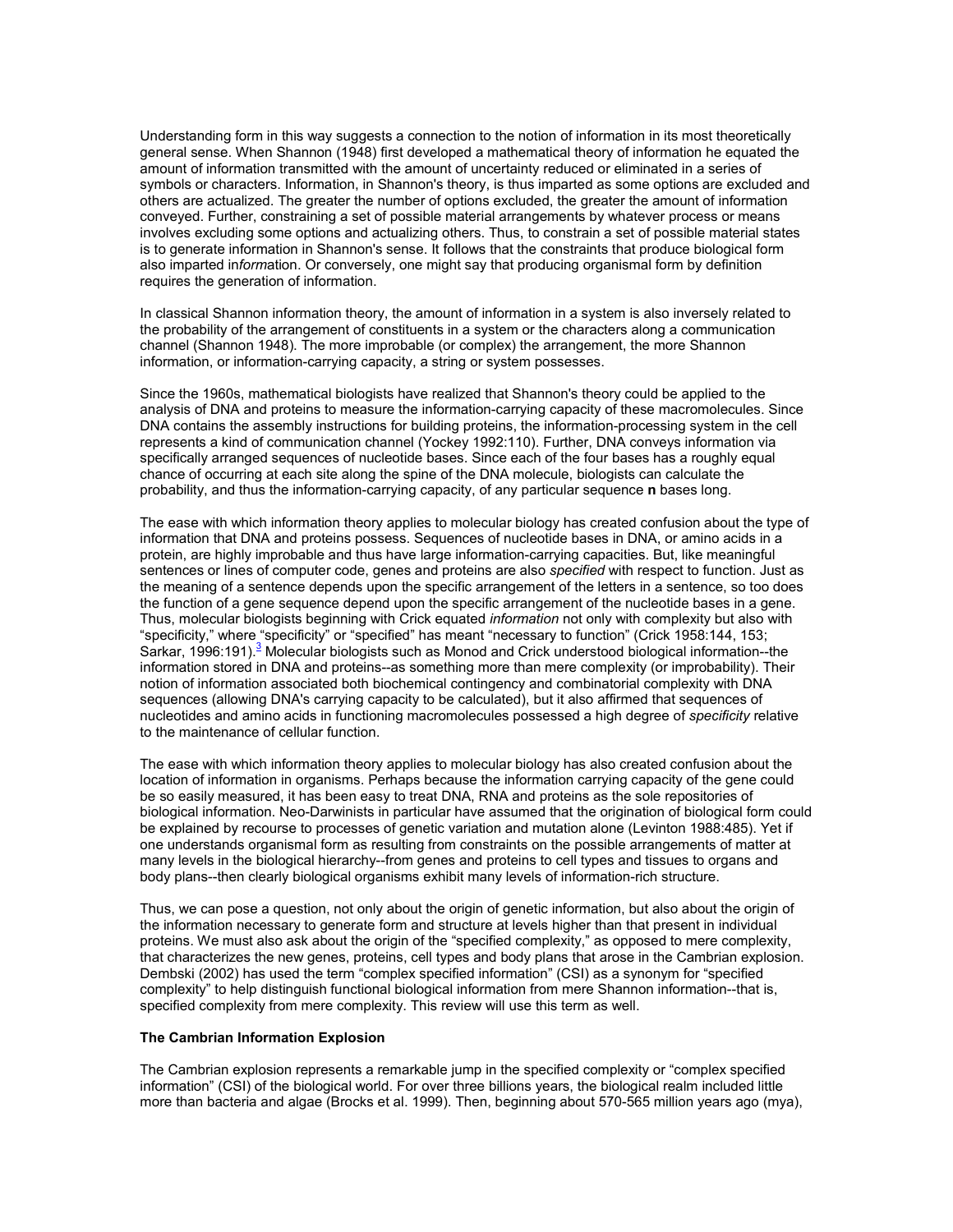the first complex multicellular organisms appeared in the rock strata, including sponges, cnidarians, and the peculiar Ediacaran biota (Grotzinger et al. 1995). Forty million years later, the Cambrian explosion occurred (Bowring et al. 1993). The emergence of the Ediacaran biota (570 mya), and then to a much greater extent the Cambrian explosion (530 mya), represented steep climbs up the biological complexity gradient.

One way to estimate the amount of new CSI that appeared with the Cambrian animals is to count the number of new cell types that emerged with them (Valentine 1995:91-93). Studies of modern animals suggest that the sponges that appeared in the late Precambrian, for example, would have required five cell types, whereas the more complex animals that appeared in the Cambrian (e.g., arthropods) would have required fifty or more cell types. Functionally more complex animals require more cell types to perform their more diverse functions. New cell types require many new and specialized proteins. New proteins, in turn, require new genetic information. Thus an increase in the number of cell types implies (at a minimum) a considerable increase in the amount of specified genetic information. Molecular biologists have recently estimated that a minimally complex single-celled organism would require between 318 and 562 kilobase pairs of DNA to produce the proteins necessary to maintain life (Koonin 2000). More complex single cells might require upward of a million base pairs. Yet to build the proteins necessary to sustain a complex arthropod such as a trilobite would require orders of magnitude more coding instructions. The genome size of a modern arthropod, the fruitfly Drosophila melanogaster, is approximately 180 million base pairs (Gerhart & Kirschner 1997:121, Adams et al. 2000). Transitions from a single cell to colonies of cells to complex animals represent significant (and, in principle, measurable) increases in CSI.

Building a new animal from a single-celled organism requires a vast amount of new genetic information. It also requires a way of arranging gene products--proteins--into higher levels of organization. New proteins are required to service new cell types. But new proteins must be organized into new systems within the cell; new cell types must be organized into new tissues, organs, and body parts. These, in turn, must be organized to form body plans. New animals, therefore, embody hierarchically organized systems of lowerlevel parts within a functional whole. Such hierarchical organization itself represents a type of information, since body plans comprise both highly improbable and functionally specified arrangements of lower-level parts. The specified complexity of new body plans requires explanation in any account of the Cambrian explosion.

Can neo-Darwinism explain the discontinuous increase in CSI that appears in the Cambrian explosion- either in the form of new genetic information or in the form of hierarchically organized systems of parts? We will now examine the two parts of this question.

# Novel Genes and Proteins

Many scientists and mathematicians have questioned the ability of mutation and selection to generate information in the form of novel genes and proteins. Such skepticism often derives from consideration of the extreme improbability (and specificity) of functional genes and proteins.

A typical gene contains over one thousand precisely arranged bases. For any specific arrangement of four nucleotide bases of length n, there is a corresponding number of possible arrangements of bases,  $4^n$ . For any protein, there are 20<sup>n</sup> possible arrangements of protein-forming amino acids. A gene 999 bases in length represents one of 4<sup>999</sup> possible nucleotide sequences; a protein of 333 amino acids is one of 20<sup>333</sup> possibilities.

Since the 1960s, some biologists have thought functional proteins to be rare among the set of possible amino acid sequences. Some have used an analogy with human language to illustrate why this should be the case. Denton (1986, 309-311), for example, has shown that meaningful words and sentences are extremely rare among the set of possible combinations of English letters, especially as sequence length grows. (The ratio of meaningful 12-letter words to 12-letter sequences is  $1/10^{14}$ , the ratio of 100-letter sentences to possible 100-letter strings is  $1/10^{100}$ .) Further, Denton shows that most meaningful sentences are highly isolated from one another in the space of possible combinations, so that random substitutions of letters will, after a very few changes, inevitably degrade meaning. Apart from a few closely clustered sentences accessible by random substitution, the overwhelming majority of meaningful sentences lie, probabilistically speaking, beyond the reach of random search.

Denton (1986:301-324) and others have argued that similar constraints apply to genes and proteins. They have questioned whether an undirected search via mutation and selection would have a reasonable chance of locating new islands of function--representing fundamentally new genes or proteins--within the time available (Eden 1967, Shutzenberger 1967, Lovtrup 1979). Some have also argued that alterations in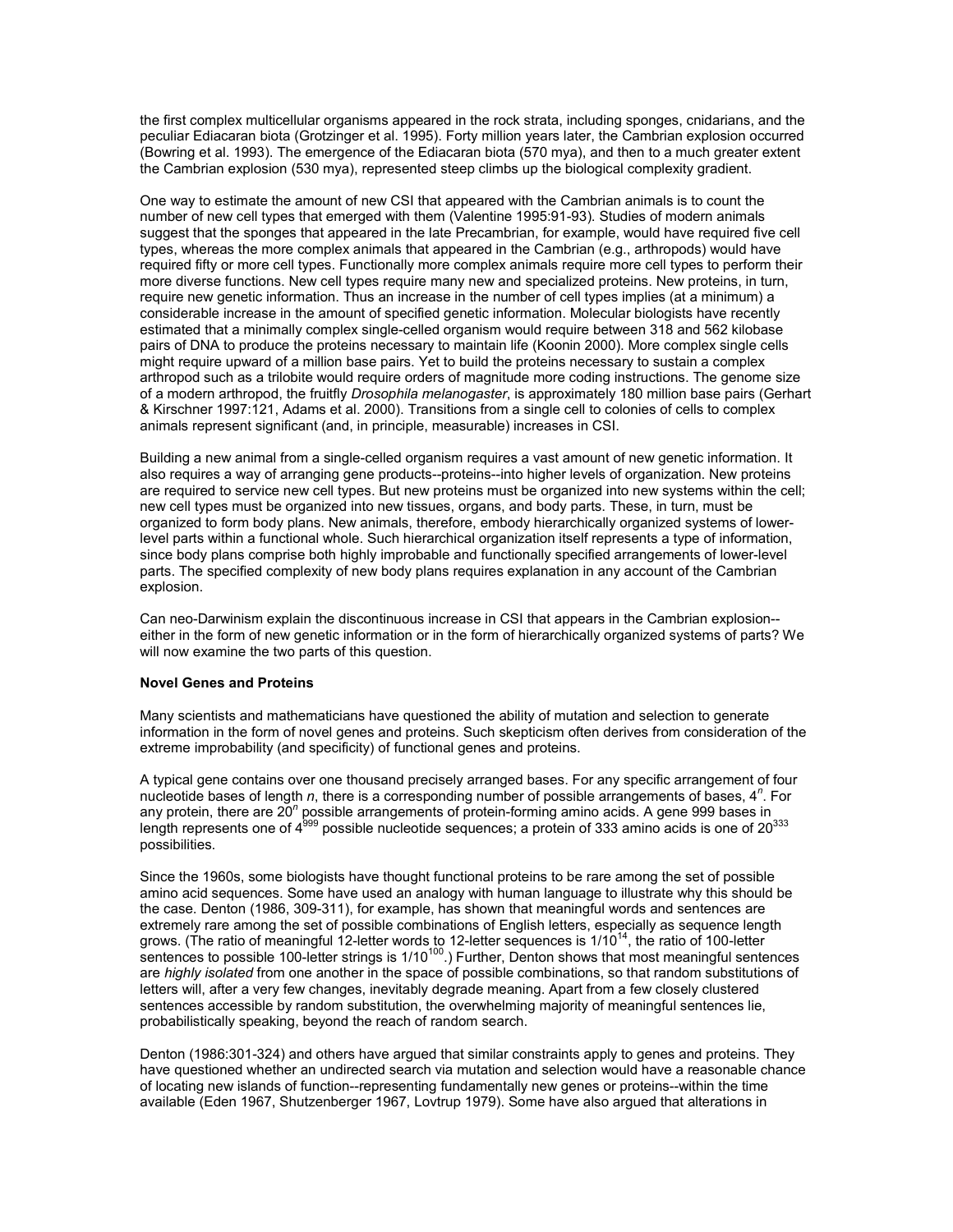sequencing would likely result in loss of protein function before fundamentally new function could arise (Eden 1967, Denton 1986). Nevertheless, neither the extent to which genes and proteins are sensitive to functional loss as a result of sequence change, nor the extent to which functional proteins are isolated within sequence space, has been fully known.

Recently, experiments in molecular biology have shed light on these questions. A variety of mutagenesis techniques have shown that proteins (and thus the genes that produce them) are indeed highly specified relative to biological function (Bowie & Sauer 1989, Reidhaar-Olson & Sauer 1990, Taylor et al. 2001). Mutagenesis research tests the sensitivity of proteins (and, by implication, DNA) to functional loss as a result of alterations in sequencing. Studies of proteins have long shown that amino acid residues at many active positions cannot vary without functional loss (Perutz & Lehmann 1968). More recent protein studies (often using mutagenesis experiments) have shown that functional requirements place significant constraints on sequencing even at non-active site positions (Bowie & Sauer 1989, Reidhaar-Olson & Sauer 1990, Chothia et al. 1998, Axe 2000, Taylor et al. 2001). In particular, Axe (2000) has shown that multiple as opposed to single position amino acid substitutions inevitably result in loss of protein function, even when these changes occur at sites that allow variation when altered in isolation. Cumulatively, these constraints imply that proteins are highly sensitive to functional loss as a result of alterations in sequencing, and that functional proteins represent highly isolated and improbable arrangements of amino acids -arrangements that are far more improbable, in fact, than would be likely to arise by chance alone in the time available (Reidhaar-Olson & Sauer 1990; Behe 1992; Kauffman 1995:44; Dembski 1998:175-223; Axe 2000, 2004). (See below the discussion of the neutral theory of evolution for a precise quantitative assessment.)

Of course, neo-Darwinists do not envision a completely random search through the set of all possible nucleotide sequences--so-called "sequence space." They envision natural selection acting to preserve small advantageous variations in genetic sequences and their corresponding protein products. Dawkins (1996), for example, likens an organism to a high mountain peak. He compares climbing the sheer precipice up the front side of the mountain to building a new organism by chance. He acknowledges that his approach up "Mount Improbable" will not succeed. Nevertheless, he suggests that there is a gradual slope up the backside of the mountain that could be climbed in small incremental steps. In his analogy, the backside climb up "Mount Improbable" corresponds to the process of natural selection acting on random changes in the genetic text. What chance alone cannot accomplish blindly or in one leap, selection (acting on mutations) can accomplish through the cumulative effect of many slight successive steps.

Yet the extreme specificity and complexity of proteins presents a difficulty, not only for the chance origin of specified biological information (i.e., for random mutations acting alone), but also for selection and mutation acting in concert. Indeed, mutagenesis experiments cast doubt on each of the two scenarios by which neo-Darwinists envisioned new information arising from the mutation/selection mechanism (for review, see Lonnig 2001). For neo-Darwinism, new functional genes either arise from non-coding sections in the genome or from preexisting genes. Both scenarios are problematic.

In the first scenario, neo-Darwinists envision new genetic information arising from those sections of the genetic text that can presumably vary freely without consequence to the organism. According to this scenario, non-coding sections of the genome, or duplicated sections of coding regions, can experience a protracted period of "neutral evolution" (Kimura 1983) during which alterations in nucleotide sequences have no discernible effect on the function of the organism. Eventually, however, a new gene sequence will arise that can code for a novel protein. At that point, natural selection can favor the new gene and its functional protein product, thus securing the preservation and heritability of both.

This scenario has the advantage of allowing the genome to vary through many generations, as mutations "search" the space of possible base sequences. The scenario has an overriding problem, however: the size of the combinatorial space (i.e., the number of possible amino acid sequences) and the extreme rarity and isolation of the functional sequences within that space of possibilities. Since natural selection can do nothing to help generate new functional sequences, but rather can only preserve such sequences once they have arisen, chance alone--random variation--must do the work of information generation--that is, of finding the exceedingly rare functional sequences within the set of combinatorial possibilities. Yet the probability of randomly assembling (or "finding," in the previous sense) a functional sequence is extremely small.

Cassette mutagenesis experiments performed during the early 1990s suggest that the probability of attaining (at random) the correct sequencing for a short protein 100 amino acids long is about 1 in 10<sup>65</sup> (Reidhaar-Olson & Sauer 1990, Behe 1992:65-69). This result agreed closely with earlier calculations that Yockey (1978) had performed based upon the known sequence variability of cytochrome c in different species and other theoretical considerations. More recent mutagenesis research has provided additional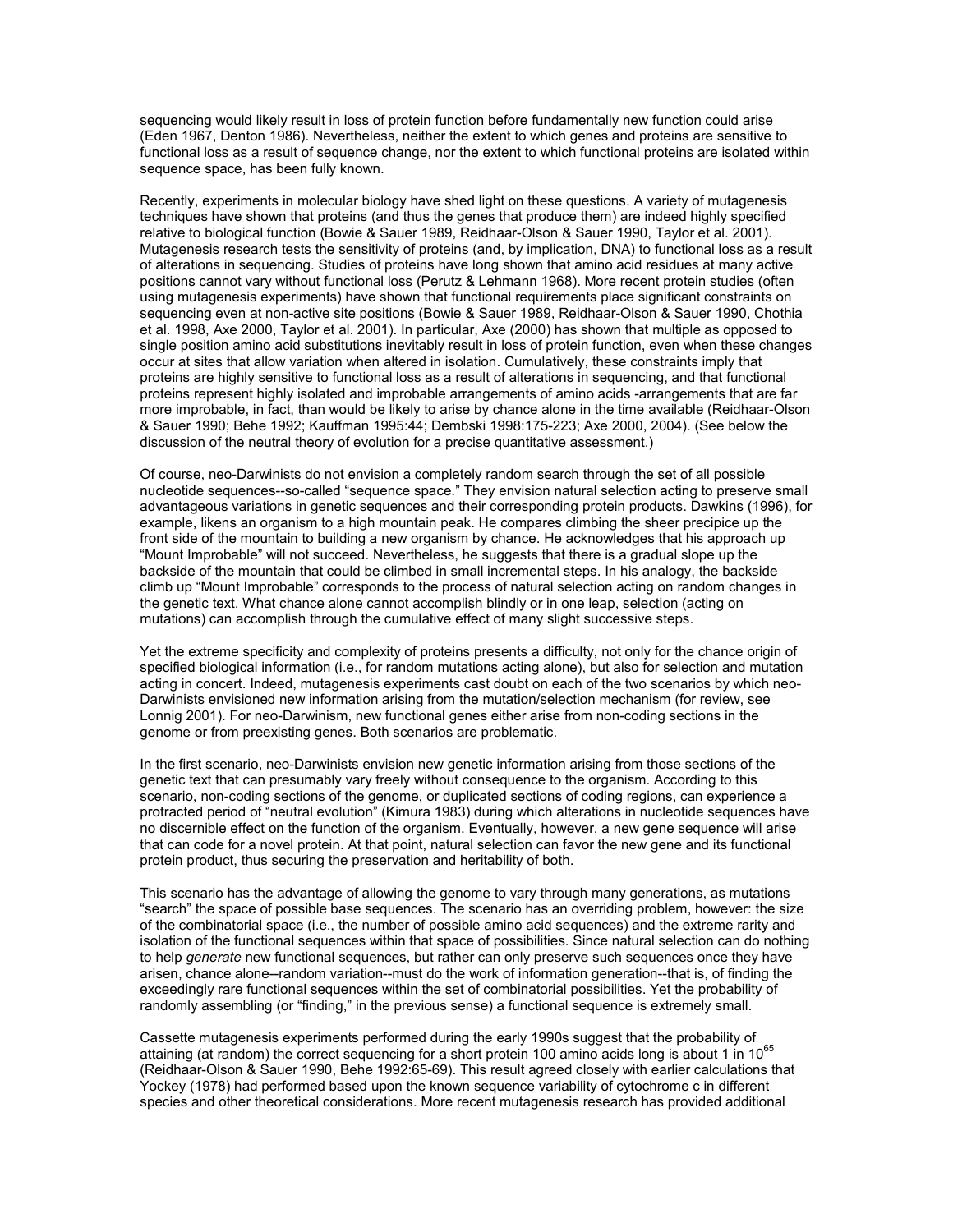support for the conclusion that functional proteins are exceedingly rare among possible amino acid sequences (Axe 2000, 2004). Axe (2004) has performed site directed mutagenesis experiments on a 150 residue protein-folding domain within a B-lactamase enzyme. His experimental method improves upon earlier mutagenesis techniques and corrects for several sources of possible estimation error inherent in them. On the basis of these experiments, Axe has estimated the ratio of (a) proteins of typical size (150 residues) that perform a specified function via any folded structure to (b) the whole set of possible amino acids sequences of that size. Based on his experiments, Axe has estimated his ratio to be 1 to 10<sup>77</sup>. Thus, the probability of finding a functional protein among the possible amino acid sequences corresponding to a 150-residue protein is similarly 1 in  $10^{77}$ .

Other considerations imply additional improbabilities. First, new Cambrian animals would require proteins much longer than 100 residues to perform many necessary specialized functions. Ohno (1996) has noted that Cambrian animals would have required complex proteins such as lysyl oxidase in order to support their stout body structures. Lysyl oxidase molecules in extant organisms comprise over 400 amino acids. These molecules are both highly complex (non-repetitive) and functionally specified. Reasonable extrapolation from mutagenesis experiments done on shorter protein molecules suggests that the probability of producing functionally sequenced proteins of this length at random is so small as to make appeals to chance absurd, even granting the duration of the entire universe. (See Dembski 1998:175-223 for a rigorous calculation of this "Universal Probability Bound"; See also Axe 2004.) Yet, second, fossil data (Bowring et al. 1993, 1998a:1, 1998b:40; Kerr 1993; Monatersky 1993), and even molecular analyses supporting deep divergence (Wray et al. 1996), suggest that the duration of the Cambrian explosion (between 5-10 x 10<sup>6</sup> and, at most, 7 x 10<sup>7</sup> years) is far smaller than that of the entire universe (1.3-2 x 10<sup>10</sup> years). Third, DNA mutation rates are far too low to generate the novel genes and proteins necessary to building the Cambrian animals, given the most probable duration of the explosion as determined by fossil studies (Conway Morris 1998b). As Ohno (1996:8475) notes, even a mutation rate of 10-<sup>9</sup> per base pair per year results in only a 1% change in the sequence of a given section of DNA in 10 million years. Thus, he argues that mutational divergence of preexisting genes cannot explain the origin of the Cambrian forms in that time.<sup>4</sup>

The selection/mutation mechanism faces another probabilistic obstacle. The animals that arise in the Cambrian exhibit structures that would have required many new types of cells, each of which would have required many novel proteins to perform their specialized functions. Further, new cell types require Asystems of proteins that must, as a condition of functioning, act in close coordination with one another. The unit of selection in such systems ascends to the system as a whole. Natural selection selects for functional advantage. But new cell types require whole systems of proteins to perform their distinctive functions. In such cases, natural selection cannot contribute to the process of information generation until after the information necessary to build the requisite system of proteins has arisen. Thus random variations must, again, do the work of information generation--and now not simply for one protein, but for many proteins arising at nearly the same time. Yet the odds of this occurring by chance alone are, of course, far smaller than the odds of the chance origin of a single gene or protein--so small in fact as to render the chance origin of the genetic information necessary to build a new cell type (a necessary but not sufficient condition of building a new body plan) problematic given even the most optimistic estimates for the duration of the Cambrian explosion.

Dawkins (1986:139) has noted that scientific theories can rely on only so much "luck" before they cease to be credible. The neutral theory of evolution, which, by its own logic, prevents natural selection from playing a role in generating genetic information until after the fact, relies on entirely too much luck. The sensitivity of proteins to functional loss, the need for long proteins to build new cell types and animals, the need for whole new systems of proteins to service new cell types, the probable brevity of the Cambrian explosion relative to mutation rates--all suggest the immense improbability (and implausibility) of any scenario for the origination of Cambrian genetic information that relies upon random variation alone unassisted by natural selection.

Yet the neutral theory requires novel genes and proteins to arise--essentially--by random mutation alone. Adaptive advantage accrues after the generation of new functional genes and proteins. Thus, natural selection cannot play a role *until* new information-bearing molecules have independently arisen. Thus neutral theorists envisioned the need to scale the steep face of a Dawkins-style precipice of which there is no gradually sloping backside--a situation that, by Dawkins' own logic, is probabilistically untenable.

In the second scenario, neo-Darwinists envisioned novel genes and proteins arising by numerous successive mutations in the preexisting genetic text that codes for proteins. To adapt Dawkins's metaphor, this scenario envisions gradually climbing down one functional peak and then ascending another. Yet mutagenesis experiments again suggest a difficulty. Recent experiments show that, even when exploring a region of sequence space populated by proteins of a single fold and function, most multiple-position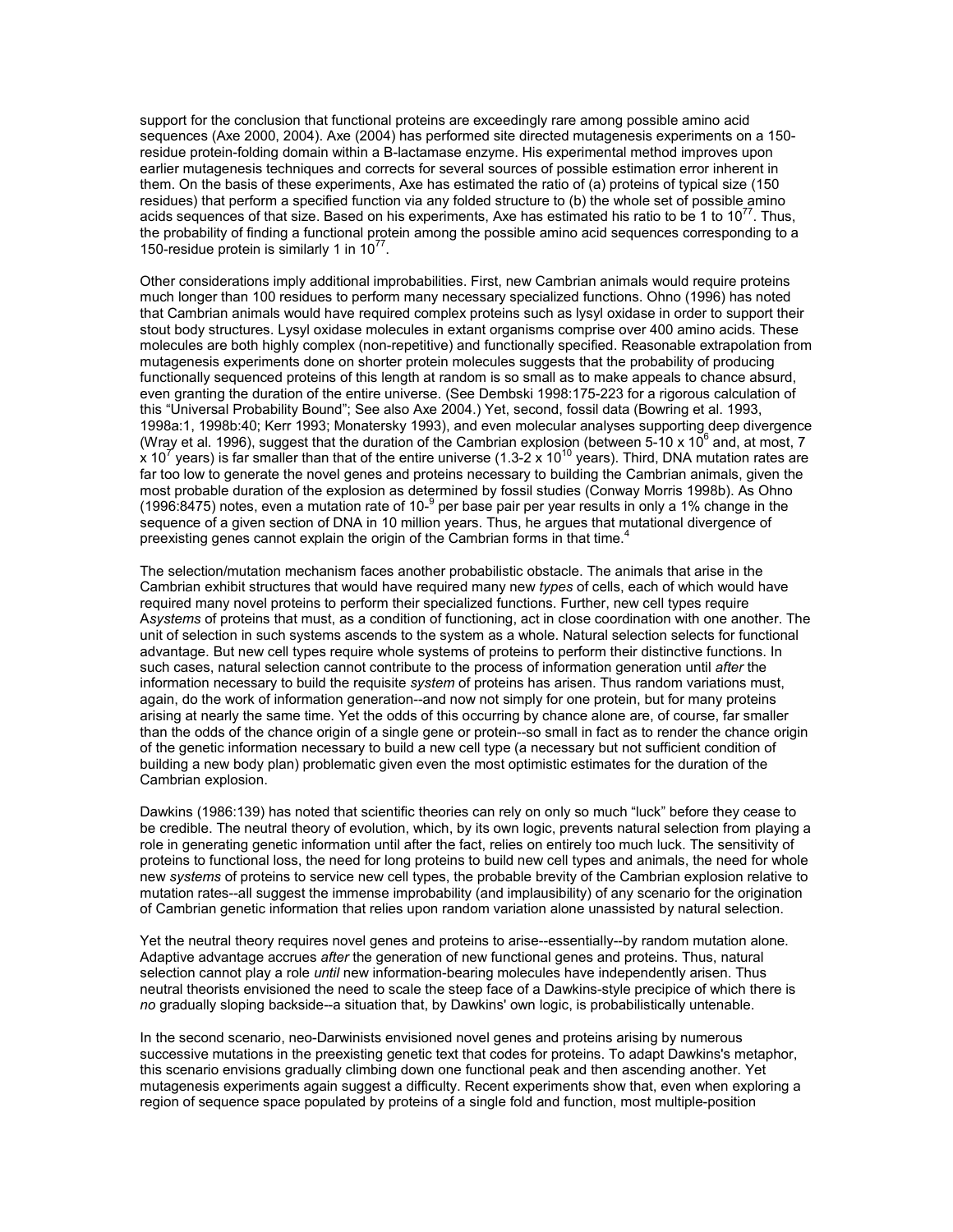changes quickly lead to loss of function (Axe 2000). Yet to turn one protein into another with a completely novel structure and function requires specified changes at many sites. Indeed, the number of changes necessary to produce a new protein greatly exceeds the number of changes that will typically produce functional losses. Given this, the probability of escaping total functional loss during a random search for the changes needed to produce a new function is extremely small--and this probability diminishes exponentially with each additional requisite change (Axe 2000). Thus, Axe's results imply that, in all probability, random searches for novel proteins (through sequence space) will result in functional loss long before any novel functional protein will emerge.

Blanco et al. have come to a similar conclusion. Using directed mutagenesis, they have determined that residues in both the hydrophobic core and on the surface of the protein play essential roles in determining protein structure. By sampling intermediate sequences between two naturally occurring sequences that adopt different folds, they found that the intermediate sequences "lack a well defined three-dimensional structure." Thus, they conclude that it is unlikely that a new protein fold via a series of folded intermediates sequences (Blanco et al. 1999:741).

Thus, although this second neo-Darwinian scenario has the advantage of starting with functional genes and proteins, it also has a lethal disadvantage: any process of random mutation or rearrangement in the genome would in all probability generate nonfunctional intermediate sequences before fundamentally new functional genes or proteins would arise. Clearly, nonfunctional intermediate sequences confer no survival advantage on their host organisms. Natural selection favors only functional advantage. It cannot select or favor nucleotide sequences or polypeptide chains that do not yet perform biological functions, and still less will it favor sequences that efface or destroy preexisting function.

Evolving genes and proteins will range through a series of nonfunctional intermediate sequences that natural selection will not favor or preserve but will, in all probability, eliminate (Blanco et al. 1999, Axe 2000). When this happens, selection-driven evolution will cease. At this point, neutral evolution of the genome (unhinged from selective pressure) may ensue, but, as we have seen, such a process must overcome immense probabilistic hurdles, even granting cosmic time.

Thus, whether one envisions the evolutionary process beginning with a noncoding region of the genome or a preexisting functional gene, the functional specificity and complexity of proteins impose very stringent limitations on the efficacy of mutation and selection. In the first case, function must arise first, before natural selection can act to favor a novel variation. In the second case, function must be continuously maintained in order to prevent deleterious (or lethal) consequences to the organism and to allow further evolution. Yet the complexity and functional specificity of proteins implies that both these conditions will be extremely difficult to meet. Therefore, the neo-Darwinian mechanism appears to be inadequate to generate the new information present in the novel genes and proteins that arise with the Cambrian animals.

# Novel Body Plans

The problems with the neo-Darwinian mechanism run deeper still. In order to explain the origin of the Cambrian animals, one must account not only for new proteins and cell types, but also for the origin of new body plans. Within the past decade, developmental biology has dramatically advanced our understanding of how body plans are built during ontogeny. In the process, it has also uncovered a profound difficulty for neo-Darwinism.

Significant morphological change in organisms requires attention to timing. Mutations in genes that are expressed late in the development of an organism will not affect the body plan. Mutations expressed early in development, however, could conceivably produce significant morphological change (Arthur 1997:21). Thus, events expressed early in the development of organisms have the only realistic chance of producing largescale macroevolutionary change (Thomson 1992). As John and Miklos (1988:309) explain, macroevolutionary change requires alterations in the very early stages of ontogenesis.

Yet recent studies in developmental biology make clear that mutations expressed early in development typically have deleterious effects (Arthur 1997:21). For example, when early-acting body plan molecules, or morphogens such as *bicoid* (which helps to set up the anterior-posterior head-to-tail axis in Drosophila), are perturbed, development shuts down (Nusslein-Volhard & Wieschaus 1980, Lawrence & Struhl 1996, Muller & Newman 2003).<sup>5</sup> The resulting embryos die. Moreover, there is a good reason for this. If an engineer modifies the length of the piston rods in an internal combustion engine without modifying the crankshaft accordingly, the engine won't start. Similarly, processes of development are tightly integrated spatially and temporally such that changes early in development will require a host of other coordinated changes in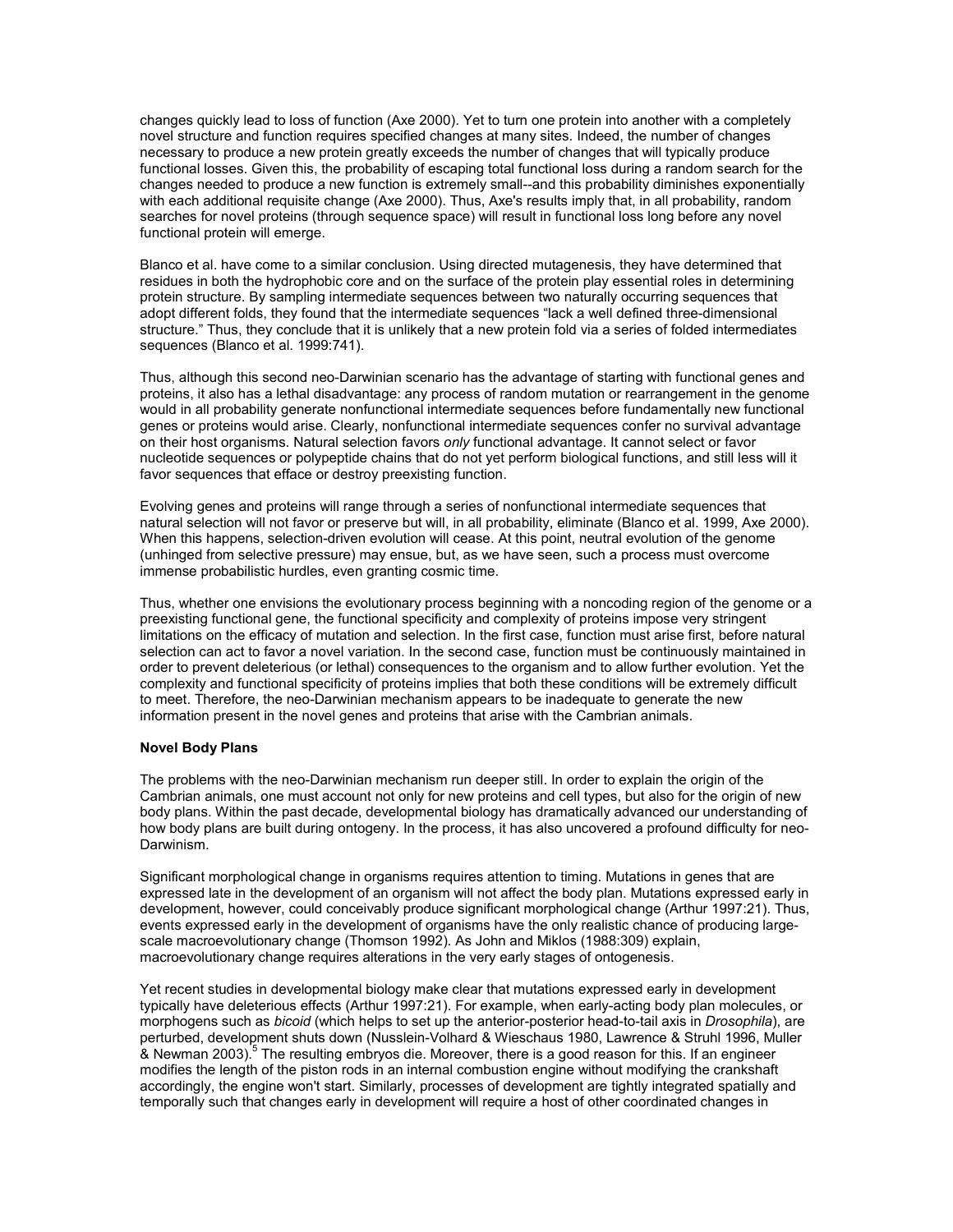separate but functionally interrelated developmental processes downstream. For this reason, mutations will be much more likely to be deadly if they disrupt a functionally deeply-embedded structure such as a spinal column than if they affect more isolated anatomical features such as fingers (Kauffman 1995:200).

This problem has led to what McDonald (1983) has called "a great Darwinian paradox" (p. 93). McDonald notes that genes that are observed to vary within natural populations do not lead to major adaptive changes, while genes that could cause major changes--the very stuff of macroevolution--apparently do not vary. In other words, mutations of the kind that macroevolution doesn't need (namely, viable genetic mutations in DNA expressed late in development) do occur, but those that it does need (namely, beneficial body plan mutations expressed early in development) apparently don't occur.<sup>6</sup> According to Darwin (1859:108) natural selection cannot act until favorable variations arise in a population. Yet there is no evidence from developmental genetics that the kind of variations required by neo-Darwinism--namely, favorable body plan mutations--ever occur.

Developmental biology has raised another formidable problem for the mutation/selection mechanism. Embryological evidence has long shown that DNA does not wholly determine morphological form (Goodwin 1985, Nijhout 1990, Sapp 1987, Muller & Newman 2003), suggesting that mutations in DNA alone cannot account for the morphological changes required to build a new body plan.

DNA helps direct protein synthesis.<sup>7</sup> It also helps to regulate the timing and expression of the synthesis of various proteins within cells. Yet, DNA alone does not determine how individual proteins assemble themselves into larger systems of proteins; still less does it solely determine how cell types, tissue types, and organs arrange themselves into body plans (Harold 1995:2774, Moss 2004). Instead, other factors- such as the three-dimensional structure and organization of the cell membrane and cytoskeleton and the spatial architecture of the fertilized egg--play important roles in determining body plan formation during embryogenesis.

For example, the structure and location of the cytoskeleton influence the patterning of embryos. Arrays of microtubules help to distribute the essential proteins used during development to their correct locations in the cell. Of course, microtubules themselves are made of many protein subunits. Nevertheless, like bricks that can be used to assemble many different structures, the tubulin subunits in the cell's microtubules are identical to one another. Thus, neither the tubulin subunits nor the genes that produce them account for the different shape of microtubule arrays that distinguish different kinds of embryos and developmental pathways. Instead, the structure of the microtubule array itself is determined by the location and arrangement of its subunits, not the properties of the subunits themselves. For this reason, it is not possible to predict the structure of the cytoskeleton of the cell from the characteristics of the protein constituents that form that structure (Harold 2001:125).

Two analogies may help further clarify the point. At a building site, builders will make use of many materials: lumber, wires, nails, drywall, piping, and windows. Yet building materials do not determine the floor plan of the house, or the arrangement of houses in a neighborhood. Similarly, electronic circuits are composed of many components, such as resistors, capacitors, and transistors. But such lower-level components do not determine their own arrangement in an integrated circuit. Biological symptoms also depend on hierarchical arrangements of parts. Genes and proteins are made from simple building blocks--nucleotide bases and amino acids--arranged in specific ways. Cell types are made of, among other things, systems of specialized proteins. Organs are made of specialized arrangements of cell types and tissues. And body plans comprise specific arrangements of specialized organs. Yet, clearly, the properties of individual proteins (or, indeed, the lower-level parts in the hierarchy generally) do not fully determine the organization of the higher-level structures and organizational patterns (Harold 2001:125). It follows that the genetic information that codes for proteins does not determine these higher-level structures either.

These considerations pose another challenge to the sufficiency of the neo-Darwinian mechanism. Neo-Darwinism seeks to explain the origin of new information, form, and structure as a result of selection acting on randomly arising variation at a very low level within the biological hierarchy, namely, within the genetic text. Yet major morphological innovations depend on a specificity of arrangement at a much higher level of the organizational hierarchy, a level that DNA alone does not determine. Yet if DNA is not wholly responsible for body plan morphogenesis, then DNA sequences can mutate indefinitely, without regard to realistic probabilistic limits, and still not produce a new body plan. Thus, the mechanism of natural selection acting on random mutations in DNA cannot in principle generate novel body plans, including those that first arose in the Cambrian explosion.

Of course, it could be argued that, while many single proteins do not by themselves determine cellular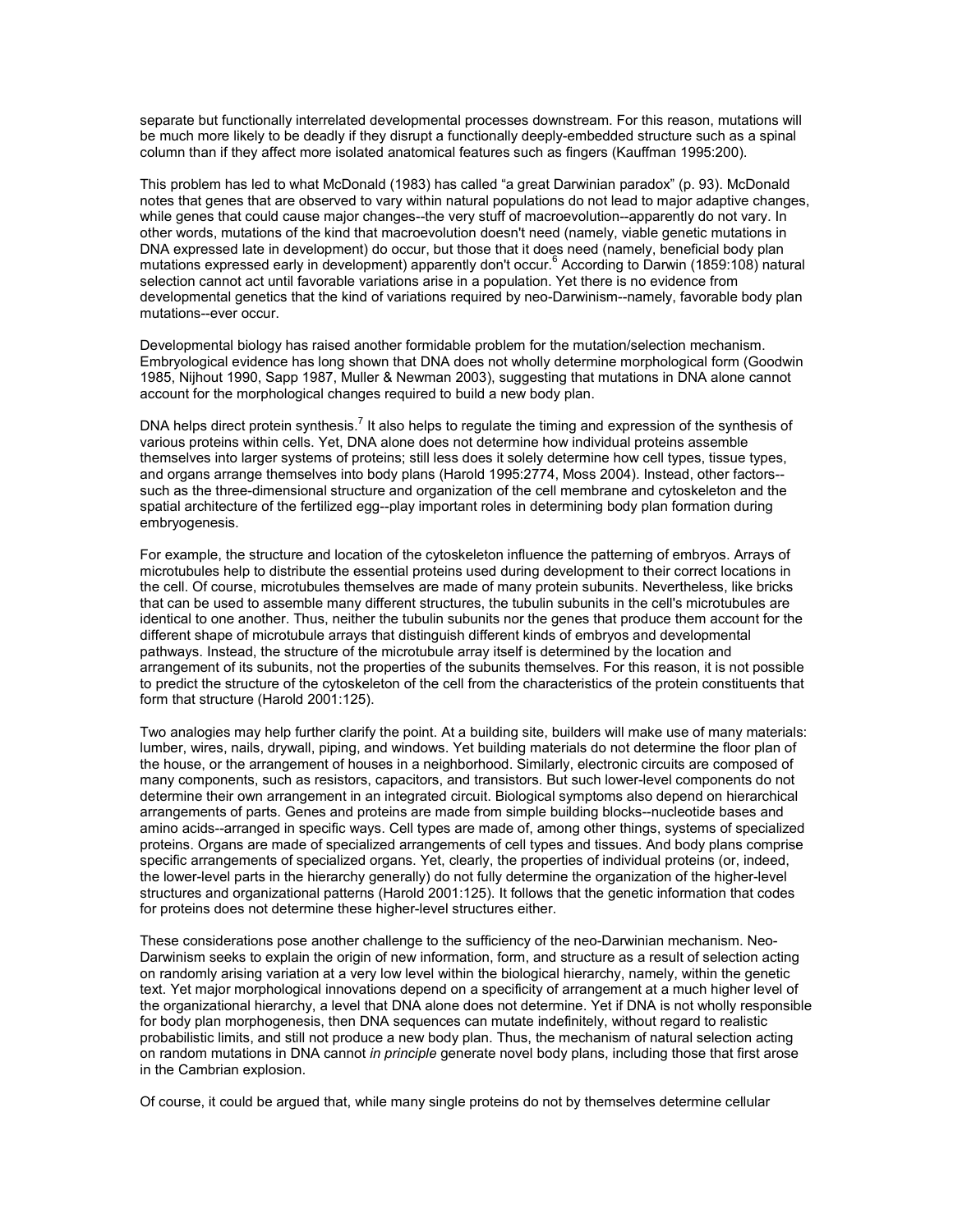structures and/or body plans, proteins acting in concert with other proteins or suites of proteins could determine such higher-level form. For example, it might be pointed out that the tubulin subunits (cited above) are assembled by other helper proteins--gene products--called Microtubule Associated Proteins (MAPS). This might seem to suggest that genes and gene products alone do suffice to determine the development of the three-dimensional structure of the cytoskeleton.

Yet MAPS, and indeed many other necessary proteins, are only part of the story. The location of specified target sites on the interior of the cell membrane also helps to determine the shape of the cytoskeleton. Similarly, so does the position and structure of the centrosome which nucleates the microtubules that form the cytoskeleton. While both the membrane targets and the centrosomes are made of proteins, the location and form of these structures is not wholly determined by the proteins that form them. Indeed, centrosome structure and membrane patterns as a whole convey three-dimensional structural information that helps determine the structure of the cytoskeleton and the location of its subunits (McNiven & Porter 1992:313- 329). Moreover, the centrioles that compose the centrosomes replicate independently of DNA replication (Lange et al. 2000:235-249, Marshall & Rosenbaum 2000:187-205). The daughter centriole receives its form from the overall structure of the mother centriole, not from the individual gene products that constitute it (Lange et al. 2000). In ciliates, microsurgery on cell membranes can produce heritable changes in membrane patterns, even though the DNA of the ciliates has not been altered (Sonneborn 1970:1-13, Frankel 1980:607-623; Nanney 1983:163-170). This suggests that membrane patterns (as opposed to membrane constituents) are impressed directly on daughter cells. In both cases, form is transmitted from parent three-dimensional structures to daughter three-dimensional structures directly and is not wholly contained in constituent proteins or genetic information (Moss 2004).

Thus, in each new generation, the form and structure of the cell arises as the result of both gene products and preexisting three-dimensional structure and organization. Cellular structures are built from proteins, but proteins find their way to correct locations in part because of preexisting three-dimensional patterns and organization inherent in cellular structures. Preexisting three-dimensional form present in the preceding generation (whether inherent in the cell membrane, the centrosomes, the cytoskeleton or other features of the fertilized egg) contributes to the production of form in the next generation. Neither structural proteins alone, nor the genes that code for them, are sufficient to determine the three-dimensional shape and structure of the entities they form. Gene products provide necessary, but not sufficient conditions, for the development of three-dimensional structure within cells, organs and body plans (Harold 1995:2767). But if this is so, then natural selection acting on genetic variation alone cannot produce the new forms that arise in history of life.

# Self-Organizational Models

Of course, neo-Darwinism is not the only evolutionary theory for explaining the origin of novel biological form. Kauffman (1995) doubts the efficacy of the mutation/selection mechanism. Nevertheless, he has advanced a self-organizational theory to account for the emergence of new form, and presumably the information necessary to generate it. Whereas neo-Darwinism attempts to explain new form as the consequence of selection acting on random mutation, Kauffman suggests that selection acts, not mainly on random variations, but on emergent patterns of order that self-organize via the laws of nature.

Kauffman (1995:47-92) illustrates how this might work with various model systems in a computer environment. In one, he conceives a system of buttons connected by strings. Buttons represent novel genes or gene products; strings represent the law-like forces of interaction that obtain between gene products-i.e., proteins. Kauffman suggests that when the complexity of the system (as represented by the number of buttons and strings) reaches a critical threshold, new modes of organization can arise in the system "for free"--that is, naturally and spontaneously--after the manner of a phase transition in chemistry.

Another model that Kauffman develops is a system of interconnected lights. Each light can flash in a variety of states--on, off, twinkling, etc. Since there is more than one possible state for each light, and many lights, there are a vast number of possible states that the system can adopt. Further, in his system, rules determine how past states will influence future states. Kauffman asserts that, as a result of these rules, the system will, if properly tuned, eventually produce a kind of order in which a few basic patterns of light activity recur with greater-than-random frequency. Since these actual patterns of light activity represent a small portion of the total number of possible states in which the system can reside, Kauffman seems to imply that selforganizational laws might similarly result in highly improbable biological outcomes--perhaps even sequences (of bases or amino acids) within a much larger sequence space of possibilities.

Do these simulations of self-organizational processes accurately model the origin of novel genetic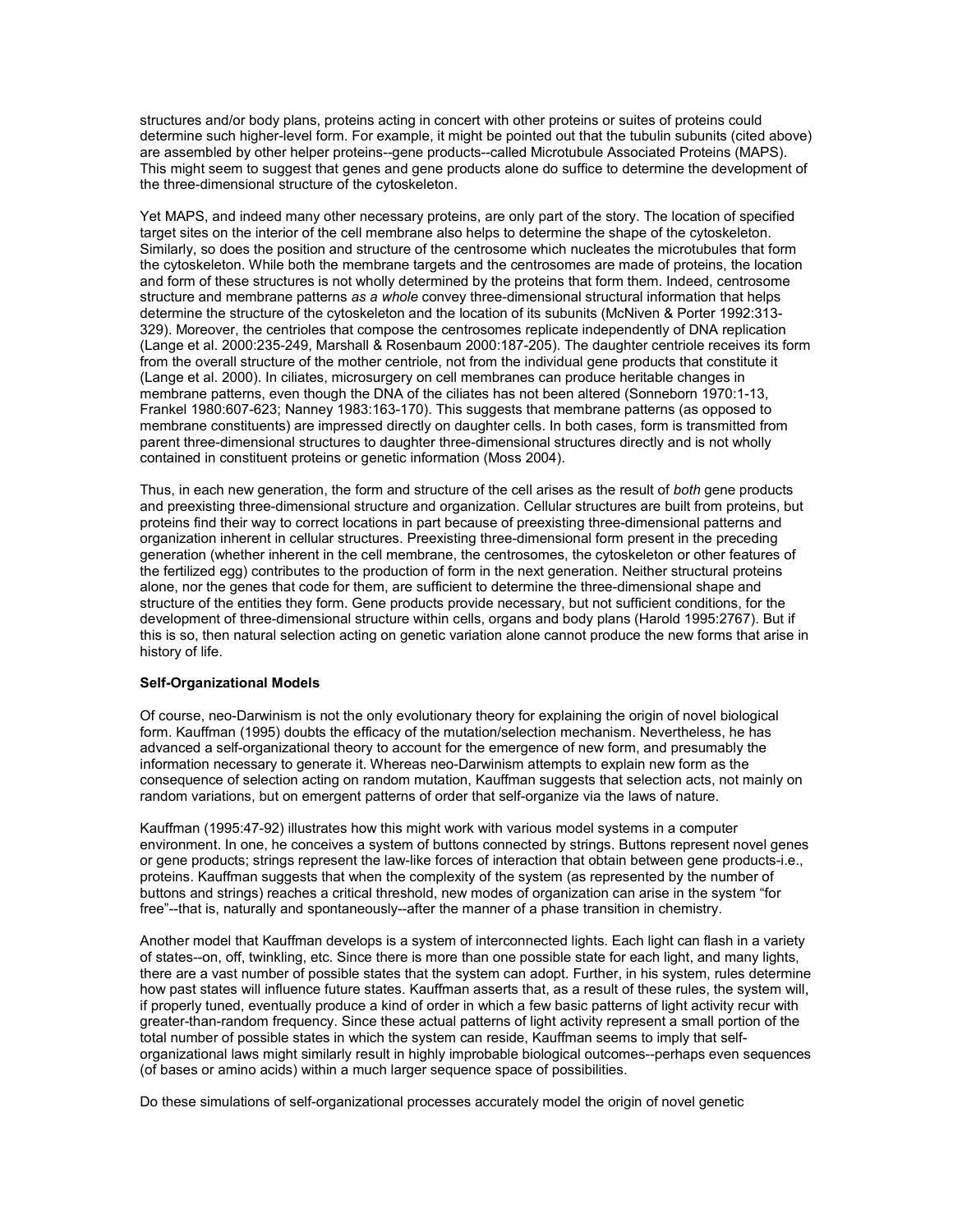#### information? It is hard to think so.

First, in both examples, Kauffman presupposes but does not explain significant sources of preexisting information. In his buttons-and-strings system, the buttons represent proteins, themselves packets of CSI, and the result of preexisting genetic information. Where does this information come from? Kauffman (1995) doesn't say, but the origin of such information is an essential part of what needs to be explained in the history of life. Similarly, in his light system, the order that allegedly arises for "for free" actually arises only if the programmer of the model system "tunes" it in such a way as to keep it from either (a) generating an excessively rigid order or (b) developing into chaos (pp. 86-88). Yet this necessary tuning involves an intelligent programmer selecting certain parameters and excluding others--that is, inputting information.

Second, Kauffman's model systems are not constrained by functional considerations and thus are not analogous to biological systems. A system of interconnected lights governed by pre-programmed rules may well settle into a small number of patterns within a much larger space of possibilities. But because these patterns have no function, and need not meet any functional requirements, they have no specificity analogous to that present in actual organisms. Instead, examination of Kauffman's (1995) model systems shows that they do not produce sequences or systems characterized by specified complexity, but instead by large amounts of symmetrical order or internal redundancy interspersed with aperiodicity or (mere) complexity (pp. 53, 89, 102). Getting a law-governed system to generate repetitive patterns of flashing lights, even with a certain amount of variation, is clearly interesting, but not biologically relevant. On the other hand, a system of lights flashing the title of a Broadway play would model a biologically relevant self-organizational process, at least if such a meaningful or functionally specified sequence arose without intelligent agents previously programming the system with equivalent amounts of CSI. In any case, Kauffman's systems do not produce specified complexity, and thus do not offer promising models for explaining the new genes and proteins that arose in the Cambrian.

Even so, Kauffman suggests that his self-organizational models can specifically elucidate aspects of the Cambrian explosion. According to Kauffman (1995:199-201), new Cambrian animals emerged as the result of "long jump" mutations that established new body plans in a discrete rather than gradual fashion. He also recognizes that mutations affecting early development are almost inevitably harmful. Thus, he concludes that body plans, once established, will not change, and that any subsequent evolution must occur within an established body plan (Kauffman 1995:201). And indeed, the fossil record does show a curious (from a neo-Darwinian point of view) top-down pattern of appearance, in which higher taxa (and the body plans they represent) appear first, only later to be followed by the multiplication of lower taxa representing variations within those original body designs (Erwin et al. 1987, Lewin 1988, Valentine & Jablonski 2003:518). Further, as Kauffman expects, body plans appear suddenly and persist without significant modification over time.

But here, again, Kauffman begs the most important question, which is: what produces the new Cambrian body plans in the first place? Granted, he invokes "long jump mutations" to explain this, but he identifies no specific self-organizational process that can produce such mutations. Moreover, he concedes a principle that undermines the plausibility of his own proposal. Kauffman acknowledges that mutations that occur early in development are almost inevitably deleterious. Yet developmental biologists know that these are the only kind of mutations that have a realistic chance of producing large-scale evolutionary change--i.e., the big jumps that Kauffman invokes. Though Kauffman repudiates the neo-Darwinian reliance upon random mutations in favor of self-organizing order, in the end, he must invoke the most implausible kind of random mutation in order to provide a self-organizational account of the new Cambrian body plans. Clearly, his model is not sufficient.

## Punctuated Equilibrium

Of course, still other causal explanations have been proposed. During the 1970s, the paleontologists Eldredge and Gould (1972) proposed the theory of evolution by punctuated equilibrium in order to account for a pervasive pattern of "sudden appearance" and "stasis" in the fossil record. Though advocates of punctuated equilibrium were mainly seeking to describe the fossil record more accurately than earlier gradualist neo-Darwinian models had done, they did also propose a mechanism--known as species selection--by which the large morphological jumps evident in fossil record might have been produced. According to punctuationalists, natural selection functions more as a mechanism for selecting the fittest species rather than the most-fit individual among a species. Accordingly, on this model, morphological change should occur in larger, more discrete intervals than it would given a traditional neo-Darwinian understanding.

Despite its virtues as a descriptive model of the history of life, punctuated equilibrium has been widely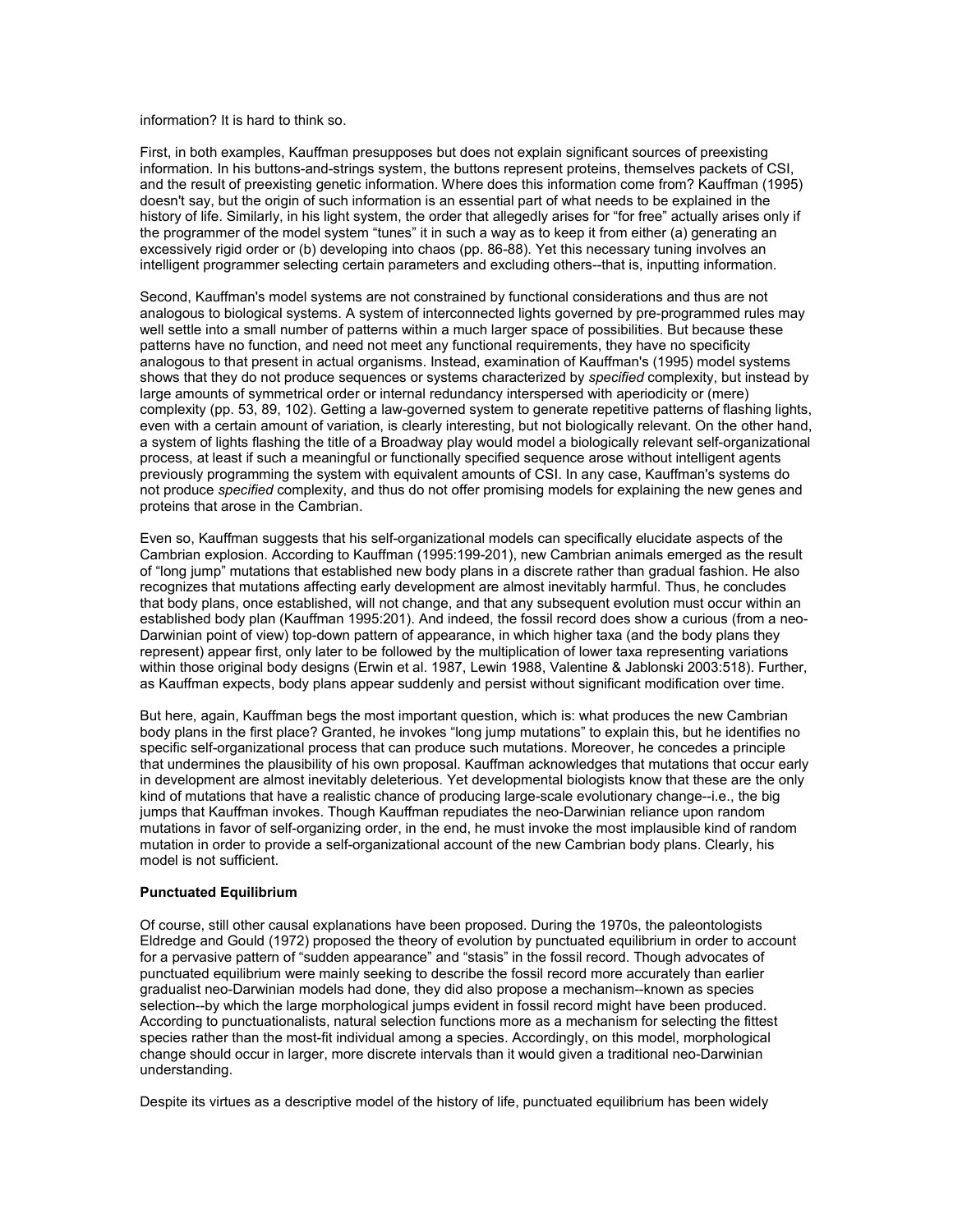criticized for failing to provide a mechanism sufficient to produce the novel form characteristic of higher taxonomic groups. For one thing, critics have noted that the proposed mechanism of punctuated evolutionary change simply lacked the raw material upon which to work. As Valentine and Erwin (1987) note, the fossil record fails to document a large pool of species prior to the Cambrian. Yet the proposed mechanism of species selection requires just such a pool of species upon which to act. Thus, they conclude that the mechanism of species selection probably does not resolve the problem of the origin of the higher taxonomic groups (p. 96).<sup>8</sup> Further, punctuated equilibrium has not addressed the more specific and fundamental problem of explaining the origin of the new biological information (whether genetic or epigenetic) necessary to produce novel biological form. Advocates of punctuated equilibrium might assume that the new species (upon which natural selection acts) arise by known microevolutionary processes of speciation (such as founder effect, genetic drift or bottleneck effect) that do not necessarily depend upon mutations to produce adaptive changes. But, in that case, the theory lacks an account of how the specifically higher taxa arise. Species selection will only produce more fit species. On the other hand, if punctuationalists assume that processes of genetic mutation can produce more fundamental morphological changes and variations, then their model becomes subject to the same problems as neo-Darwinism (see above). This dilemma is evident in Gould (2002:710) insofar as his attempts to explain adaptive complexity inevitably employ classical neo-Darwinian modes of explanation $\frac{9}{2}$ 

# **Structuralism**

Another attempt to explain the origin of form has been proposed by the structuralists such as Gerry Webster and Brian Goodwin (1984, 1996). These biologists, drawing on the earlier work of D'Arcy Thompson (1942), view biological form as the result of structural constraints imposed upon matter by morphogenetic rules or laws. For reasons similar to those discussed above, the structuralists have insisted that these generative or morphogenetic rules do not reside in the lower level building materials of organisms, whether in genes or proteins. Webster and Goodwin (1984:510-511) further envisioned morphogenetic rules or laws operating ahistorically, similar to the way in which gravitational or electromagnetic laws operate. For this reason, structuralists see phylogeny as of secondary importance in understanding the origin of the higher taxa, though they think that transformations of form can occur. For structuralists, constraints on the arrangement of matter arise not mainly as the result of historical contingencies--such as environmental changes or genetic mutations--but instead because of the continuous ahistorical operation of fundamental laws of form- laws that organize or inform matter.

While this approach avoids many of the difficulties currently afflicting neo-Darwinism (in particular those associated with its "genocentricity"), critics (such as Maynard Smith 1986) of structuralism have argued that the structuralist explanation of form lacks specificity. They note that structuralists have been unable to say just where laws of form reside--whether in the universe, or in every possible world, or in organisms as a whole, or in just some part of organisms. Further, according to structuralists, morphogenetic laws are mathematical in character. Yet, structuralists have yet to specify the mathematical formulae that determine biological forms.

Others (Yockey 1992; Polanyi 1967, 1968; Meyer 2003) have questioned whether physical laws could in principle generate the kind of complexity that characterizes biological systems. Structuralists envision the existence of biological laws that produce form in much the same way that physical laws produce form. Yet the forms that physicists regard as manifestations of underlying laws are characterized by large amounts of symmetric or redundant order, by relatively simple patterns such as vortices or gravitational fields or magnetic lines of force. Indeed, physical laws are typically expressed as differential equations (or algorithms) that almost by definition describe recurring phenomena--patterns of compressible "order" not "complexity" as defined by algorithmic information theory (Yockey 1992:77-83). Biological forms, by contrast, manifest greater complexity and derive in ontogeny from highly complex initial conditions--i.e., nonredundant sequences of nucleotide bases in the genome and other forms of information expressed in the complex and irregular three-dimensional topography of the organism or the fertilized egg. Thus, the kind of form that physical laws produce is not analogous to biological form--at least not when compared from the standpoint of (algorithmic) complexity. Further, physical laws lack the information content to specify biology systems. As Polyanyi (1967, 1968) and Yockey (1992:290) have shown, the laws of physics and chemistry allow, but do not determine, distinctively biological modes of organization. In other words, living systems are consistent with, but not deducible, from physical-chemical laws (1992:290).

Of course, biological systems do manifest some reoccurring patterns, processes and behaviors. The same type of organism develops repeatedly from similar ontogenetic processes in the same species. Similar processes of cell division reoccur in many organisms. Thus, one might describe certain biological processes as law-governed. Even so, the existence of such biological regularities does not solve the problem of the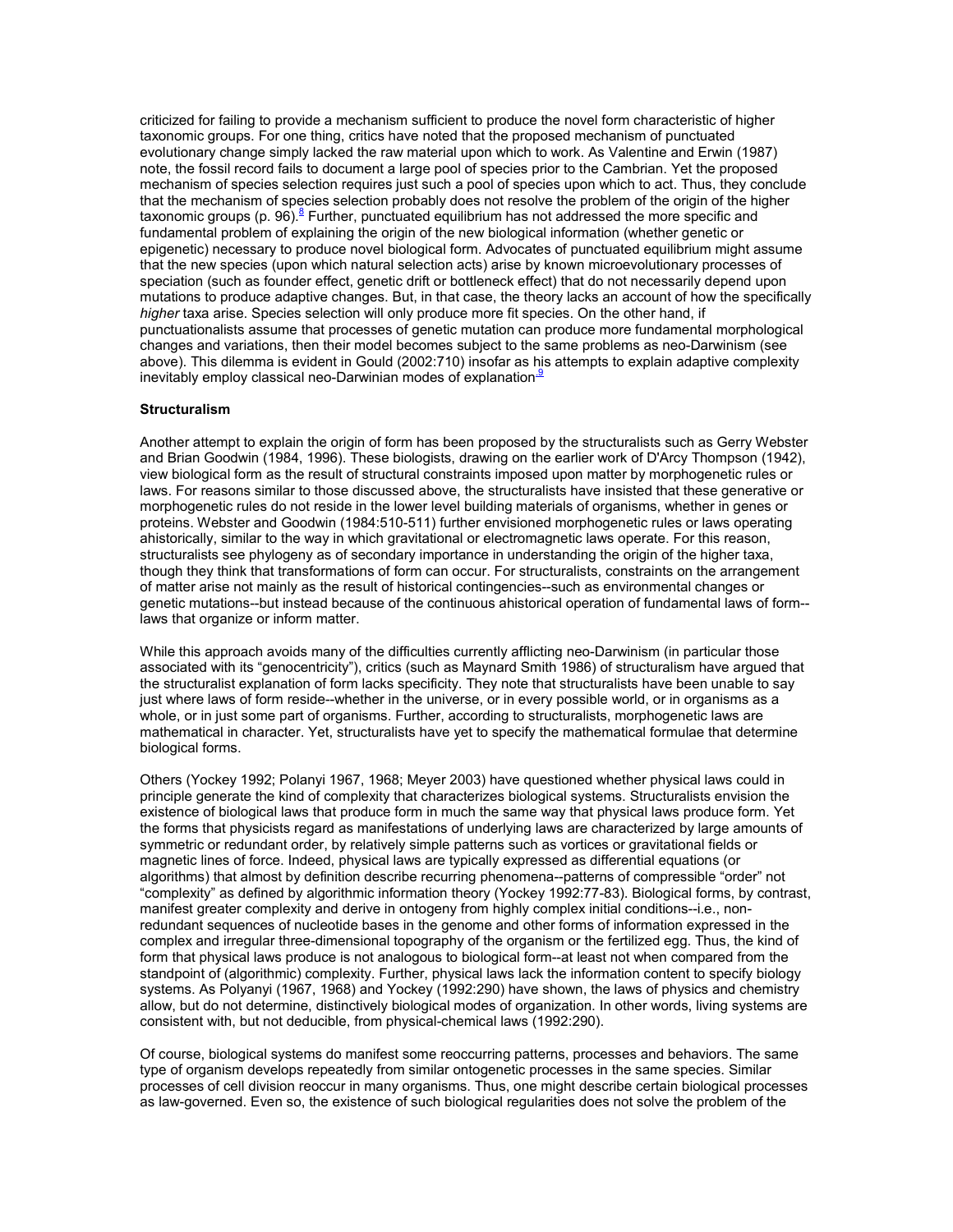origin of form and information, since the recurring processes described by such biological laws (if there be such laws) only occur as the result of preexisting stores of (genetic and/or epigenetic) information and these information-rich initial conditions impose the constraints that produce the recurring behavior in biological systems. (For example, processes of cell division recur with great frequency in organisms, but depend upon information-rich DNA and proteins molecules.) In other words, distinctively biological regularities depend upon preexisting biological information. Thus, appeals to higher-level biological laws presuppose, but do not explain, the origination of the information necessary to morphogenesis.

Thus, structuralism faces a difficult in principle dilemma. On the one hand, physical laws produce very simple redundant patterns that lack the complexity characteristic of biological systems. On the other hand, distinctively biological laws--if there are such laws--depend upon preexisting information-rich structures. In either case, laws are not good candidates for explaining the origination of biological form or the information necessary to produce it.

# Cladism: An Artifact of Classification?

Some cladists have advanced another approach to the problem of the origin of form, specifically as it arises in the Cambrian. They have argued that the problem of the origin of the phyla is an artifact of the classification system, and therefore, does not require explanation. Budd and Jensen (2000), for example, argue that the problem of the Cambrian explosion resolves itself if one keeps in mind the cladistic distinction between "stem" and "crown" groups. Since crown groups arise whenever new characters are added to simpler more ancestral stem groups during the evolutionary process, new phyla will inevitably arise once a new stem group has arisen. Thus, for Budd and Jensen what requires explanation is not the crown groups corresponding to the new Cambrian phyla, but the earlier more primitive stem groups that presumably arose deep in the Proterozoic. Yet since these earlier stem groups are by definition less derived, explaining them will be considerably easier than explaining the origin of the Cambrian animals de novo. In any case, for Budd and Jensen the explosion of new phyla in the Cambrian does not require explanation. As they put it, "given that the early branching points of major clades is an inevitable result of clade diversification, the alleged phenomenon of the phyla appearing early and remaining morphologically static is not seen to require particular explanation" (Budd & Jensen 2000:253).

While superficially plausible, perhaps, Budd and Jensen's attempt to explain away the Cambrian explosion begs crucial questions. Granted, as new characters are added to existing forms, novels morphology and greater morphological disparity will likely result. But what causes new characters to arise? And how does the information necessary to produce new characters originate? Budd and Jensen do not specify. Nor can they say how derived the ancestral forms are likely to have been, and what processes, might have been sufficient to produce them. Instead, they simply assume the sufficiency of known neo-Darwinian mechanisms (Budd & Jensen 2000:288). Yet, as shown above, this assumption is now problematic. In any case, Budd and Jensen do not explain what causes the origination of biological form and information.

## Convergence and Teleological Evolution

More recently, Conway Morris (2000, 2003c) has suggested another possible explanation based on the tendency for evolution to converge on the same structural forms during the history of life. Conway Morris cites numerous examples of organisms that possess very similar forms and structures, even though such structures are often built from different material substrates and arise (in ontogeny) by the expression of very different genes. Given the extreme improbability of the same structures arising by random mutation and selection in disparate phylogenies, Conway Morris argues that the pervasiveness of convergent structures suggests that evolution may be in some way "channeled" toward similar functional and/or structural endpoints. Such an end-directed understanding of evolution, he admits, raises the controversial prospect of a teleological or purposive element in the history of life. For this reason, he argues that the phenomenon of convergence has received less attention than it might have otherwise. Nevertheless, he argues that just as physicists have reopened the question of design in their discussions of anthropic fine-tuning, the ubiquity of convergent structures in the history of life has led some biologists (Denton 1998) to consider extending teleological thinking to biology. And, indeed, Conway Morris himself intimates that the evolutionary process might be "underpinned by a purpose" (2000:8, 2003b:511).

Conway Morris, of course, considers this possibility in relation to a very specific aspect of the problem of organismal form, namely, the problem of explaining why the same forms arise repeatedly in so many disparate lines of decent. But this raises a question. Could a similar approach shed explanatory light on the more general causal question that has been addressed in this review? Could the notion of purposive design help provide a more adequate explanation for the origin of organismal form generally? Are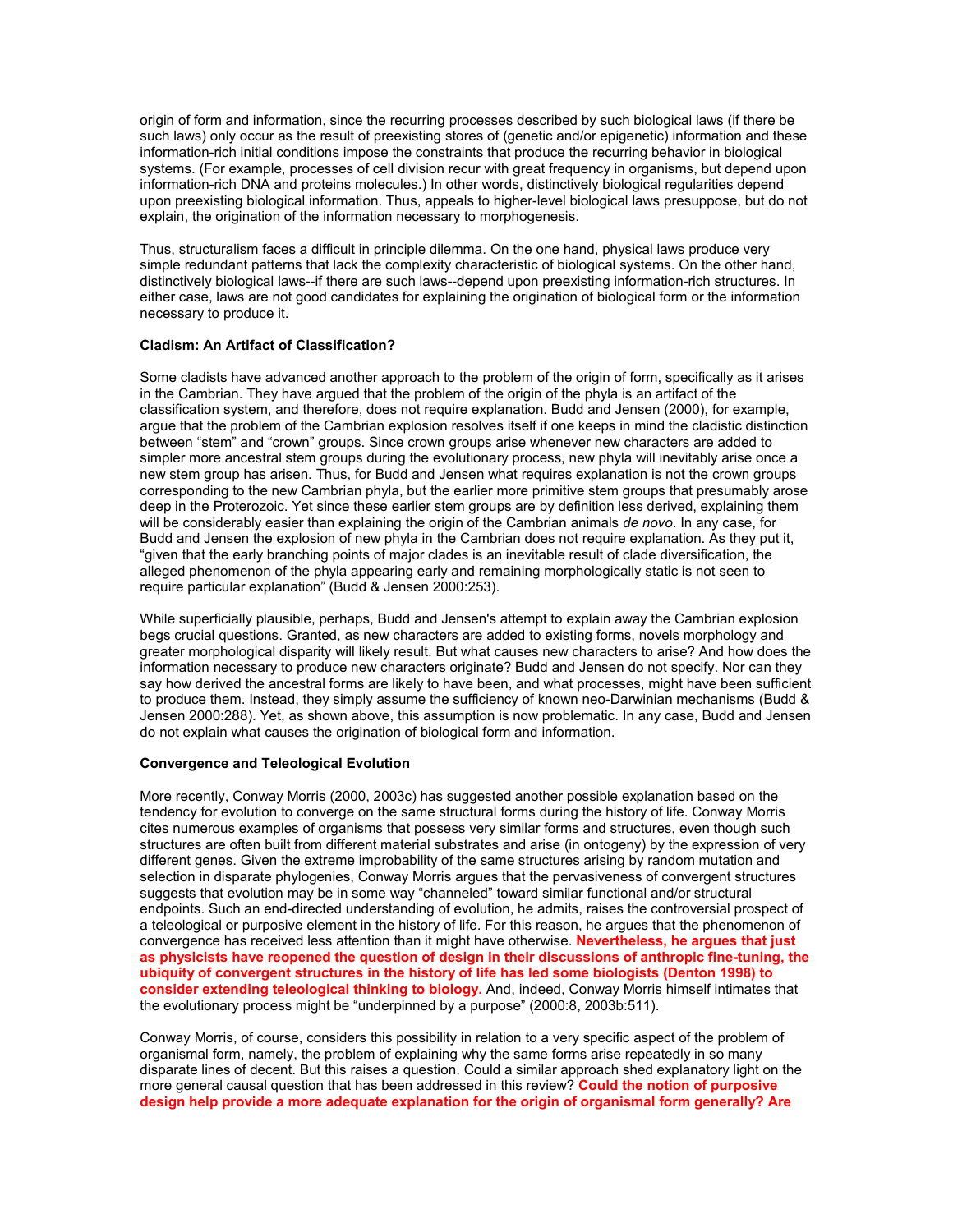there reasons to consider design as an explanation for the origin of the biological information necessary to produce the higher taxa and their corresponding morphological novelty?

The remainder of this review will suggest that there are such reasons. In so doing, it may also help explain why the issue of teleology or design has reemerged within the scientific discussion of biological origins (Denton 1986, 1998; Thaxton et al. 1992; Kenyon & Mills 1996: Behe 1996, 2004; Dembski 1998, 2002, 2004; Conway Morris 2000, 2003a, 2003b, Lonnig 2001; Lonnig & Saedler 2002; Nelson & Wells 2003; Meyer 2003, 2004; Bradley 2004) and why some scientists and philosophers of science have considered teleological explanations for the origin of form and information despite strong methodological prohibitions against design as a scientific hypothesis (Gillespie 1979, Lenior 1982:4).

First, the possibility of design as an explanation follows logically from a consideration of the deficiencies of neo-Darwinism and other current theories as explanations for some of the more striking "appearances of design" in biological systems. Neo-Darwinists such as Ayala (1994:5), Dawkins (1986:1), Mayr (1982:xi-xii) and Lewontin (1978) have long acknowledged that organisms appear to have been designed. Of course, neo-Darwinists assert that what Ayala (1994:5) calls the "obvious design" of living things is only apparent since the selection/mutation mechanism can explain the origin of complex form and organization in living systems without an appeal to a **designing agent**. Indeed, neo-Darwinists affirm that mutation and selection--and perhaps other similarly undirected mechanisms--are fully sufficient to explain the appearance of design in biology. Self-organizational theorists and punctuationalists modify this claim, but affirm its essential tenet. Self-organization theorists argue that natural selection acting on self organizing order can explain the complexity of living things--again, without any appeal to design. Punctuationalists similarly envision natural selection acting on newly arising species with no **actual design** involved.

And clearly, the neo-Darwinian mechanism does explain many appearances of design, such as the adaptation of organisms to specialized environments that attracted the interest of 19th century biologists. More specifically, known microevolutionary processes appear quite sufficient to account for changes in the size of Galapagos finch beaks that have occurred in response to variations in annual rainfall and available food supplies (Weiner 1994, Grant 1999).

But does neo-Darwinism, or any other fully materialistic model, explain all appearances of design in biology, including the body plans and information that characterize living systems? Arguably, biological forms--such as the structure of a chambered nautilus, the organization of a trilobite, the functional integration of parts in an eye or molecular machine--attract our attention in part because the organized complexity of such systems seems reminiscent of our own designs. Yet, this review has argued that neo-Darwinism does not adequately account for the origin of all appearances of design, especially if one considers animal body plans, and the information necessary to construct them, as especially striking examples of the appearance of design in living systems. Indeed, Dawkins (1995:11) and Gates (1996:228) have noted that genetic information bears an uncanny resemblance to computer software or machine code. For this reason, the presence of CSI in living organisms, and the discontinuous increases of CSI that occurred during events such as the Cambrian explosion, appears at least suggestive of design.

Does neo-Darwinism or any other purely materialistic model of morphogenesis account for the origin of the genetic and other forms of CSI necessary to produce novel organismal form? If not, as this review has argued, could the emergence of novel information-rich genes, proteins, cell types and body plans have resulted from actual design, rather than a purposeless process that merely mimics the powers of a designing intelligence? The logic of neo-Darwinism, with its specific claim to have accounted for the appearance of design, would itself seem to open the door to this possibility. Indeed, the historical formulation of Darwinism in dialectical opposition to the design hypothesis (Gillespie 1979), coupled with the neo-Darwinism's inability to account for many salient appearances of design including the emergence of form and information, would seem logically to reopen the possibility of actual (as opposed to apparent) design in the history of life.

A second reason for considering design as an explanation for these phenomena follows from the importance of explanatory power to scientific theory evaluation and from a consideration of the potential explanatory power of the design hypothesis. Studies in the methodology and philosophy of science have shown that many scientific theories, particularly in the historical sciences, are formulated and justified as inferences to the best explanation (Lipton 1991:32-88, Brush 1989:1124-1129, Sober 2000:44). Historical scientists, in particular, assess or test competing hypotheses by evaluating which hypothesis would, if true, provide the best explanation for some set of relevant data (Meyer 1991, 2002; Cleland 2001:987-989, 2002:474-496).<sup>10</sup> Those with greater explanatory power are typically judged to be better,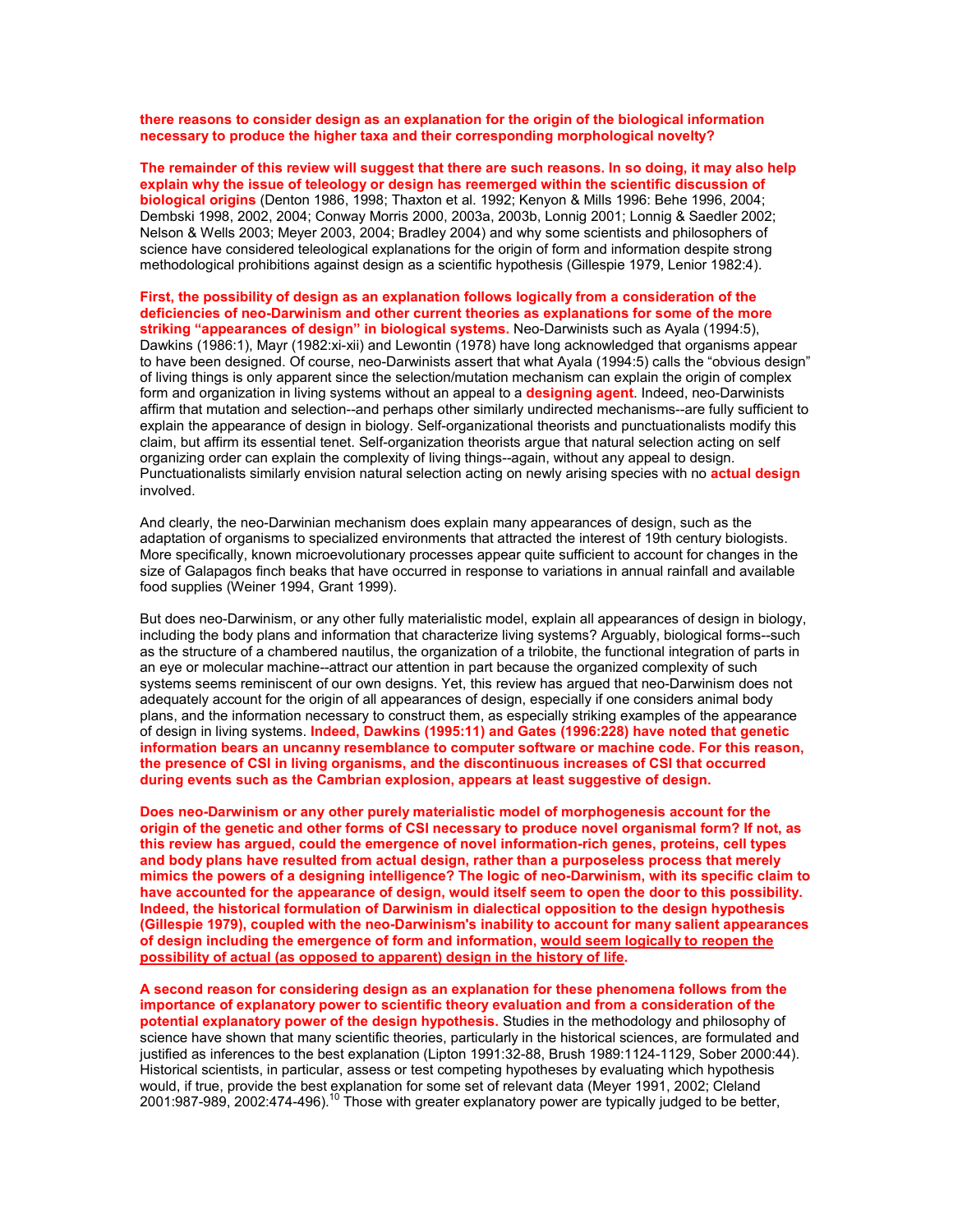more probably true, theories. Darwin (1896:437) used this method of reasoning in defending his theory of universal common descent. Moreover, contemporary studies on the method of "inference to the best explanation" have shown that determining which among a set of competing possible explanations constitutes the best depends upon judgments about the causal adequacy, or "causal powers," of competing explanatory entities (Lipton 1991:32-88). In the historical sciences, uniformitarian and/or actualistic (Gould 1965, Simpson 1970, Rutten 1971, Hooykaas 1975) canons of method suggest that judgments about causal adequacy should derive from our present knowledge of cause and effect relationships. For historical scientists, "the present is the key to the past" means that present experience-based knowledge of cause and effect relationships typically guides the assessment of the plausibility of proposed causes of past events.

Yet it is precisely for this reason that current advocates of the design hypothesis want to reconsider design as an explanation for the origin of biological form and information. This review, and much of the literature it has surveyed, suggests that four of the most prominent models for explaining the origin of biological form fail to provide adequate causal explanations for the discontinuous increases of CSI that are required to produce novel morphologies. Yet, we have repeated experience of rational and conscious agents--in particular ourselves--generating or causing increases in complex specified information, both in the form of sequence-specific lines of code and in the form of hierarchically arranged systems of parts.

In the first place, intelligent human agents--in virtue of their rationality and consciousness--have demonstrated the power to produce information in the form of linear sequence-specific arrangements of characters. Indeed, experience affirms that information of this type routinely arises from the activity of intelligent agents. A computer user who traces the information on a screen back to its source invariably comes to a *mind*--that of a software engineer or programmer. The information in a book or inscriptions ultimately derives from a writer or scribe--from a mental, rather than a strictly material, cause. Our experience-based knowledge of information-flow confirms that systems with large amounts of specified complexity (especially codes and languages) invariably originate from an intelligent source from a mind or personal agent. As Quastler (1964) put it, the "creation of new information is habitually associated with conscious activity" (p. 16). Experience teaches this obvious truth.

Further, the highly specified hierarchical arrangements of parts in animal body plans also suggest design, again because of our experience of the kinds of features and systems that designers can and do produce. At every level of the biological hierarchy, organisms require specified and highly improbable arrangements of lower-level constituents in order to maintain their form and function. Genes require specified arrangements of nucleotide bases; proteins require specified arrangements of amino acids; new cell types require specified arrangements of systems of proteins; body plans require specialized arrangements of cell types and organs. Organisms not only contain information-rich components (such as proteins and genes), but they comprise information-rich arrangements of those components and the systems that comprise them. Yet we know, based on our present experience of cause and effect relationships, that design engineers--possessing purposive intelligence and rationality--have the ability to produce information-rich hierarchies in which both individual modules and the arrangements of those modules exhibit complexity and specificity--information so defined. Individual transistors, resistors, and capacitors exhibit considerable complexity and specificity of design; at a higher level of organization, their specific arrangement within an integrated circuit represents additional information and reflects further design. Conscious and rational agents have, as part of their powers of purposive intelligence, the capacity to design information-rich parts and to organize those parts into functional information-rich systems and hierarchies. Further, we know of no other causal entity or process that has this capacity. Clearly, we have good reason to doubt that mutation and selection, self-organizational processes or laws of nature, can produce the information-rich components, systems, and body plans necessary to explain the origination of morphological novelty such as that which arises in the Cambrian period.

There is a third reason to consider purpose or design as an explanation for the origin of biological form and information: purposive agents have just those necessary powers that natural selection lacks as a condition of its causal adequacy. At several points in the previous analysis, we saw that natural selection lacked the ability to generate novel information precisely because it can only act after new functional CSI has arisen. Natural selection can favor new proteins, and genes, but only after they perform some function. The job of generating new functional genes, proteins and systems of proteins therefore falls entirely to random mutations. Yet without functional criteria to guide a search through the space of possible sequences, random variation is probabilistically doomed. What is needed is not just a source of variation (i.e., the freedom to search a space of possibilities) or a mode of selection that can operate after the fact of a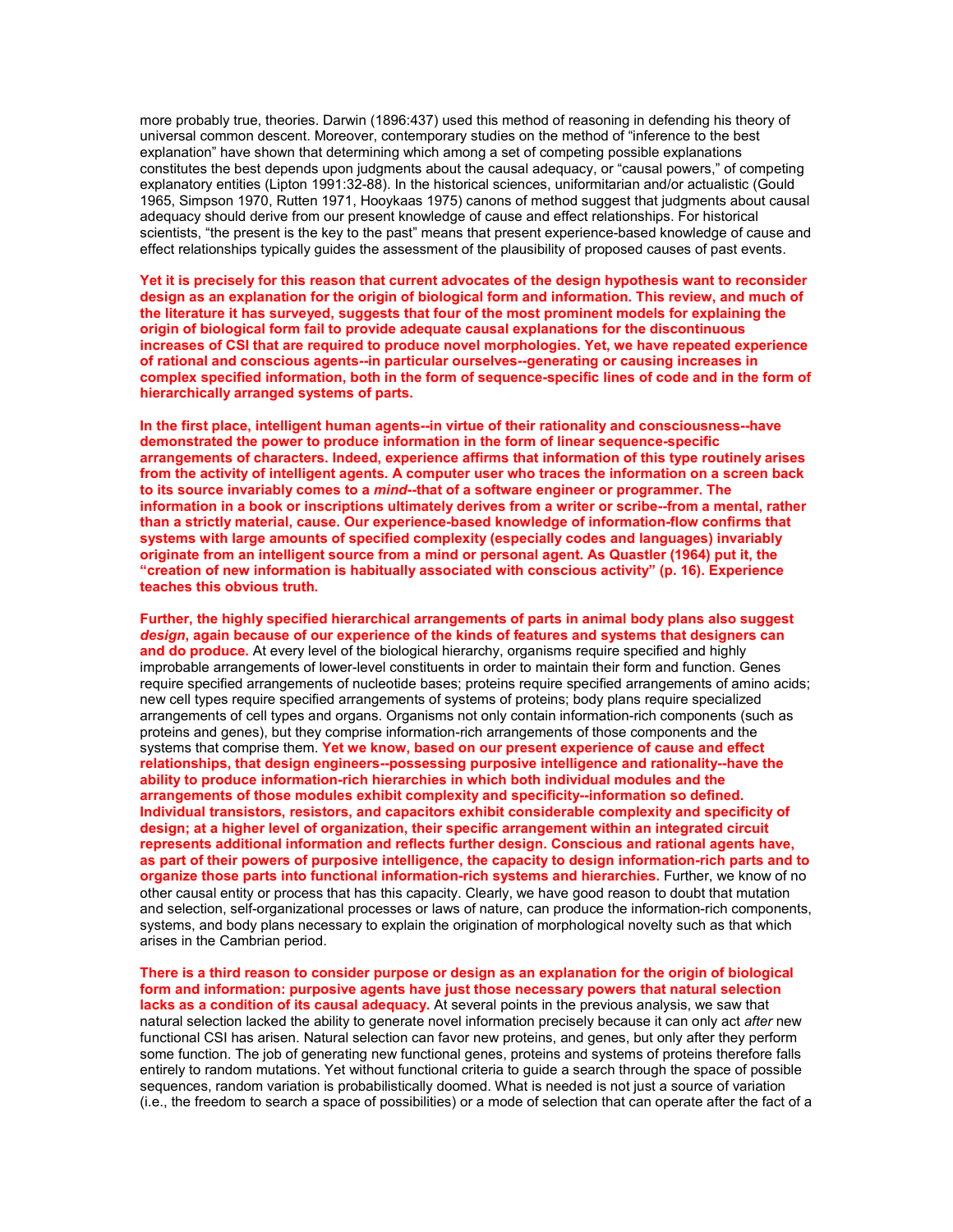successful search, but instead a means of selection that (a) operates during a search--before success--and that (b) is guided by information about, or knowledge of, a functional target.

Demonstration of this requirement has come from an unlikely quarter: genetic algorithms. Genetic algorithms are programs that allegedly simulate the creative power of mutation and selection. Dawkins and Kuppers, for example, have developed computer programs that putatively simulate the production of genetic information by mutation and natural selection (Dawkins 1986:47-49, Kuppers 1987:355-369). Nevertheless, as shown elsewhere (Meyer 1998:127-128, 2003:247-248), these programs only succeed by the illicit expedient of providing the computer with a "target sequence" and then treating relatively greater proximity to future function (i.e., the target sequence), not actual present function, as a selection criterion. As Berlinski (2000) has argued, genetic algorithms need something akin to a "forward looking memory" in order to succeed. Yet such foresighted selection has no analogue in nature. In biology, where differential survival depends upon maintaining function, selection cannot occur before new functional sequences arise. Natural selection lacks foresight.

What natural selection lacks, intelligent selection--purposive or goal-directed design--provides. Rational agents can arrange both matter and symbols with distant goals in mind. In using language, the human mind routinely "finds" or generates highly improbable linguistic sequences to convey an intended or preconceived idea. In the process of thought, functional objectives precede and constrain the selection of words, sounds and symbols to generate functional (and indeed meaningful) sequences from among a vast ensemble of meaningless alternative combinations of sound or symbol (Denton 1986:309-311). Similarly, the construction of complex technological objects and products, such as bridges, circuit boards, engines and software, result from the application of goal-directed constraints (Polanyi 1967, 1968). Indeed, in all functionally integrated complex systems where the cause is known by experience or observation, design engineers or other intelligent agents applied boundary constraints to limit possibilities in order to produce improbable forms, sequences or structures. Rational agents have repeatedly demonstrated the capacity to constrain the possible to actualize improbable but initially unrealized future functions. Repeated experience affirms that intelligent agents (minds) uniquely possess such causal powers.

Analysis of the problem of the origin of biological information, therefore, exposes a deficiency in the causal powers of natural selection that corresponds precisely to powers that agents are uniquely known to possess. Intelligent agents have foresight. Such agents can select functional goals before they exist. They can devise or select material means to accomplish those ends from among an array of possibilities and then actualize those goals in accord with a preconceived design plan or set of functional requirements. Rational agents can constrain combinatorial space with distant outcomes in mind. The causal powers that natural selection lacks--almost by definition--are associated with the attributes of consciousness and rationality--with purposive intelligence. Thus, by invoking design to explain the origin of new biological information, contemporary design theorists are not positing an arbitrary explanatory element unmotivated by a consideration of the evidence. Instead, they are positing an entity possessing precisely the attributes and causal powers that the phenomenon in question requires as a condition of its production and explanation.

# **Conclusion**

An experience-based analysis of the causal powers of various explanatory hypotheses

**suggests purposive or intelligent design as a causally** adequate--and perhaps the most causally adequate--explanation for the origin of the complex specified information required to build the Cambrian animals and the novel forms they represent. For this reason, recent scientific interest in the design hypothesis is unlikely to abate as biologists continue to wrestle with the problem of the origination of biological form and the higher taxa.

## Literature Cited

Adams, M. D. Et alia. 2000. The genome sequence of Drosophila melanogaster.--Science 287:2185-2195.

Aris-Brosou, S., & Z. Yang. 2003. Bayesian models of episodic evolution support a late Precambrian explosive diversification of the Metazoa.--Molecular Biology and Evolution 20:1947-1954.

Arthur, W. 1997. The origin of animal body plans. Cambridge University Press, Cambridge, United Kingdom.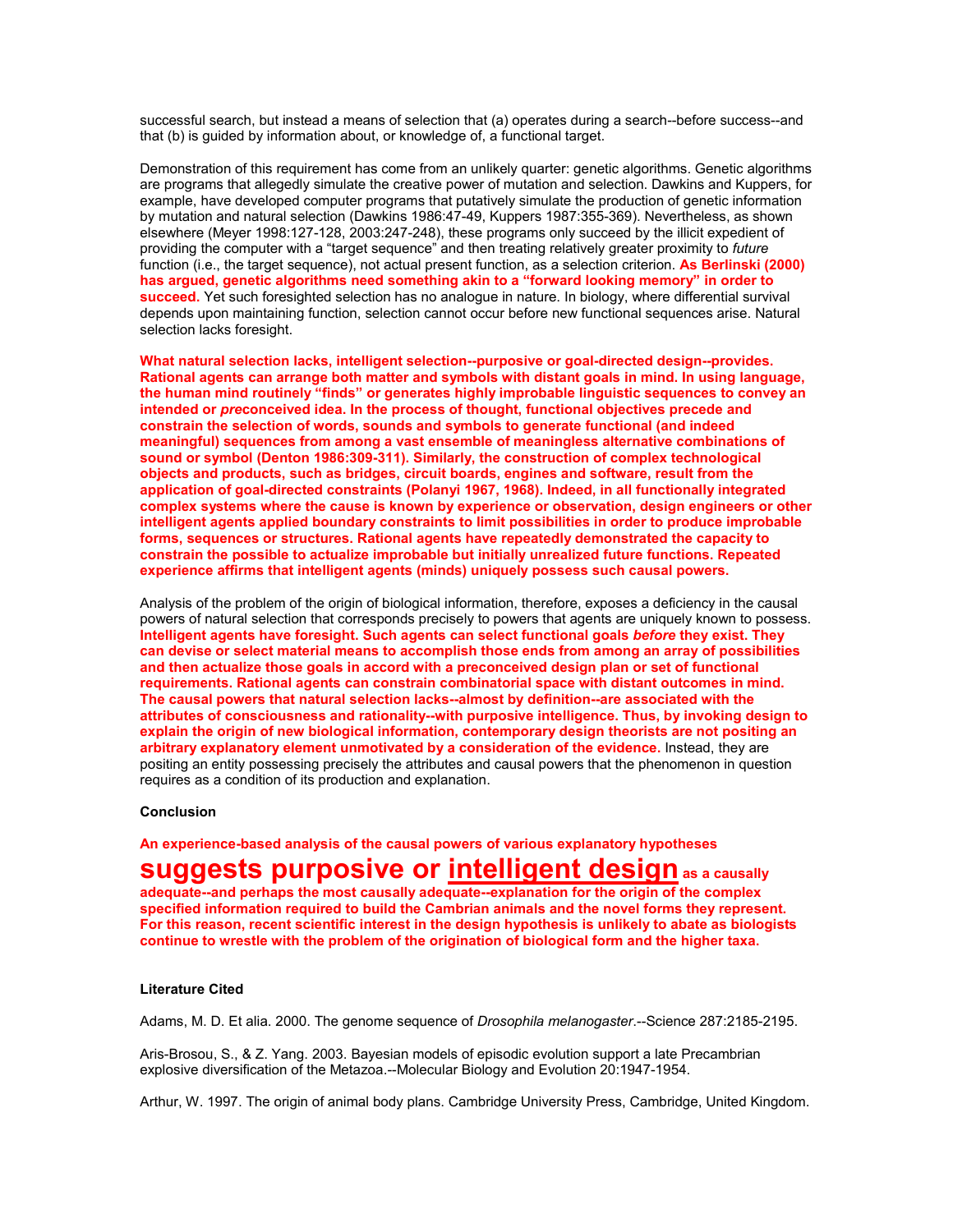Axe, D. D. 2000. Extreme functional sensitivity to conservative amino acid changes on enzyme exteriors.-- Journal of Molecular Biology 301(3):585-596.

\_\_\_\_\_\_. 2004. Estimating the prevalence of protein sequences adopting functional enzyme folds.--Journal of Molecular Biology (in press).

Ayala, F. 1994. Darwin's revolution. Pp. 1-17 in J. Campbell and J. Schopf, eds., Creative evolution?! Jones and Bartlett Publishers, Boston, Massachusetts.

. A. Rzhetsky, & F. J. Ayala. 1998. Origin of the metazoan phyla: molecular clocks confirm paleontological estimates--Proceedings of the National Academy of Sciences USA. 95:606-611.

Becker, H., & W. Lonnig, 2001. Transposons: eukaryotic. Pp. 529-539 in Nature encyclopedia of life sciences, vol. 18. Nature Publishing Group, London, United Kingdom.

Behe, M. 1992. Experimental support for regarding functional classes of proteins to be highly isolated from each other. Pp. 60-71 in J. Buell and V. Hearn, eds., Darwinism: science or philosophy? Foundation for Thought and Ethics, Richardson, Texas.

\_\_\_\_\_\_. 1996. Darwin's black box. The Free Press, New York.

. 2004. Irreducible complexity: obstacle to Darwinian evolution. Pp. 352-370 in W. A. Dembski and M. Ruse, eds., Debating design: from Darwin to DNA. Cambridge University Press, Cambridge, United Kingdom.

Benton, M., & F. J. Ayala. 2003. Dating the tree of life--Science 300:1698-1700.

Berlinski, D. 2000. "On assessing genetic algorithms." Public lecture. Conference: Science and evidence of design in the universe. Yale University, November 4, 2000.

Blanco, F., I. Angrand, & L. Serrano. 1999. Exploring the confirmational properties of the sequence space between two proteins with different folds: an experimental study.--Journal of Molecular Biology 285:741-753.

Bowie, J., & R. Sauer. 1989. Identifying determinants of folding and activity for a protein of unknown sequences: tolerance to amino acid substitution.--Proceedings of the National Academy of Sciences, U.S.A. 86:2152-2156.

Bowring, S. A., J. P. Grotzinger, C. E. Isachsen, A. H. Knoll, S. M. Pelechaty, & P. Kolosov. 1993. Calibrating rates of early Cambrian evolution.--Science 261:1293-1298.

\_\_\_\_\_\_. 1998a. A new look at evolutionary rates in deep time: Uniting paleontology and high-precision geochronology.--GSA Today 8:1-8.

\_\_\_\_\_\_. 1998b. Geochronology comes of age.--Geotimes 43:36-40.

Bradley, W. 2004. Information, entropy and the origin of life. Pp. 331-351 in W. A. Dembski and M. Ruse, eds., Debating design: from Darwin to DNA. Cambridge University Press, Cambridge, United Kingdom.

Brocks, J. J., G. A. Logan, R. Buick, & R. E. Summons. 1999. Archean molecular fossils and the early rise of eukaryotes.--Science 285:1033-1036.

Brush, S. G. 1989. Prediction and theory evaluation: the case of light bending.--Science 246:1124-1129.

Budd, G. E. & S. E. Jensen. 2000. A critical reappraisal of the fossil record of the bilaterial phyla.--Biological Reviews of the Cambridge Philosophical Society 75:253-295.

Carroll, R. L. 2000. Towards a new evolutionary synthesis.--Trends in Ecology and Evolution 15:27-32.

Cleland, C. 2001. Historical science, experimental science, and the scientific method.--Geology 29:987-990.

\_\_\_\_\_\_. 2002. Methodological and epistemic differences between historical science and experimental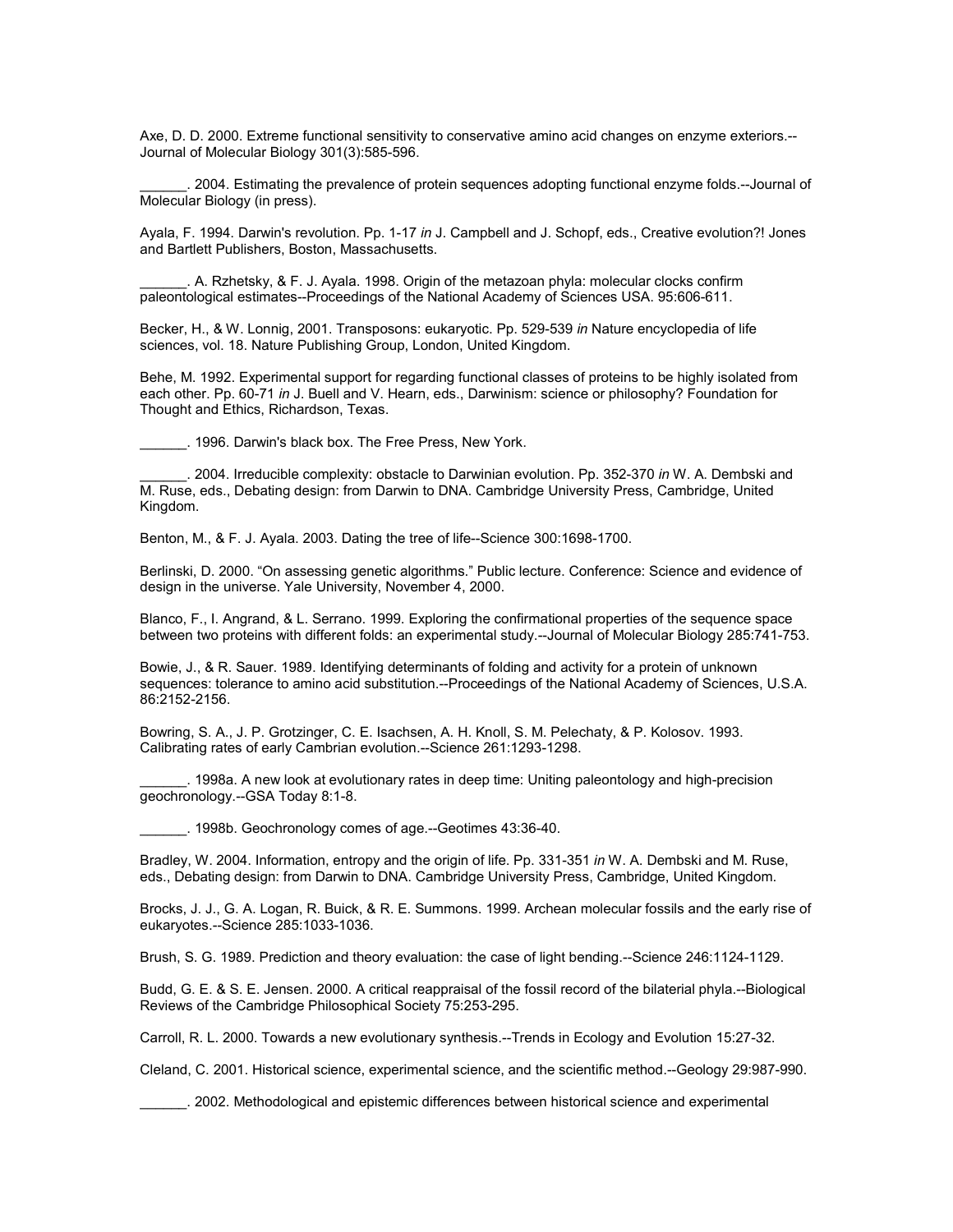science.--Philosophy of Science 69:474-496.

Chothia, C., I. Gelfland, & A. Kister. 1998. Structural determinants in the sequences of immunoglobulin variable domain.--Journal of Molecular Biology 278:457-479.

Conway Morris, S. 1998a. The question of metazoan monophyly and the fossil record.--Progress in Molecular and Subcellular Biology 21:1-9.

\_\_\_\_\_\_. 1998b. Early Metazoan evolution: Reconciling paleontology and molecular biology.--American Zoologist 38 (1998):867-877.

\_\_\_\_\_\_. 2000. Evolution: bringing molecules into the fold.--Cell 100:1-11.

. 2003a. The Cambrian "explosion" of metazoans. Pp. 13-32 in G. B. Muller and S. A. Newman, eds., Origination of organismal form: beyond the gene in developmental and evolutionary biology. The M.I.T. Press, Cambridge, Massachusetts.

\_\_\_\_\_\_. 2003b. Cambrian "explosion" of metazoans and molecular biology: would Darwin be satisfied?-- International Journal of Developmental Biology 47(7-8):505-515.

\_\_\_\_\_\_. 2003c. Life's solution: inevitable humans in a lonely universe. Cambridge University Press, Cambridge, United Kingdom.

Crick, F. 1958. On protein synthesis.--Symposium for the Society of Experimental Biology. 12(1958):138- 163.

Darwin, C. 1859. On the origin of species. John Murray, London, United Kingdom.

\_\_\_\_\_\_. 1896. Letter to Asa Gray. P. 437 in F. Darwin, ed., Life and letters of Charles Darwin, vol. 1., D. Appleton, London, United Kingdom.

Davidson, E. 2001. Genomic regulatory systems: development and evolution. Academic Press, New York, New York.

Dawkins, R. 1986. The blind watchmaker. Penguin Books, London, United Kingdom.

\_\_\_\_\_\_. 1995. River out of Eden. Basic Books, New York.

\_\_\_\_\_\_. 1996. Climbing Mount Improbable. W. W. Norton & Company, New York.

Dembski, W. A. 1998. The design inference. Cambridge University Press, Cambridge, United Kingdom.

2002. No free lunch: why specified complexity cannot be purchased without intelligence. Rowman & Littlefield, Lanham, Maryland.

2004. The logical underpinnings of intelligent design. Pp. 311-330 in W. A. Dembski and M. Ruse, eds., Debating design: from Darwin to DNA. Cambridge University Press, Cambridge, United Kingdom.

Denton, M. 1986. Evolution: a theory in crisis. Adler & Adler, London, United Kingdom.

1998. Nature's density. The Free Press, New York.

Eden, M. 1967. The inadequacies of neo-Darwinian evolution as a scientific theory. Pp. 5-12 in P. S. Morehead and M. M. Kaplan, eds., Mathematical challenges to the Darwinian interpretation of evolution. Wistar Institute Symposium Monograph, Allen R. Liss, New York.

Eldredge, N., & S. J. Gould. 1972. Punctuated equilibria: an alternative to phyletic gradualism. Pp. 82-115 in T. Schopf, ed., Models in paleobiology. W. H. Freeman, San Francisco.

Erwin, D. H. 1994. Early introduction of major morphological innovations.--Acta Palaeontologica Polonica 38:281-294.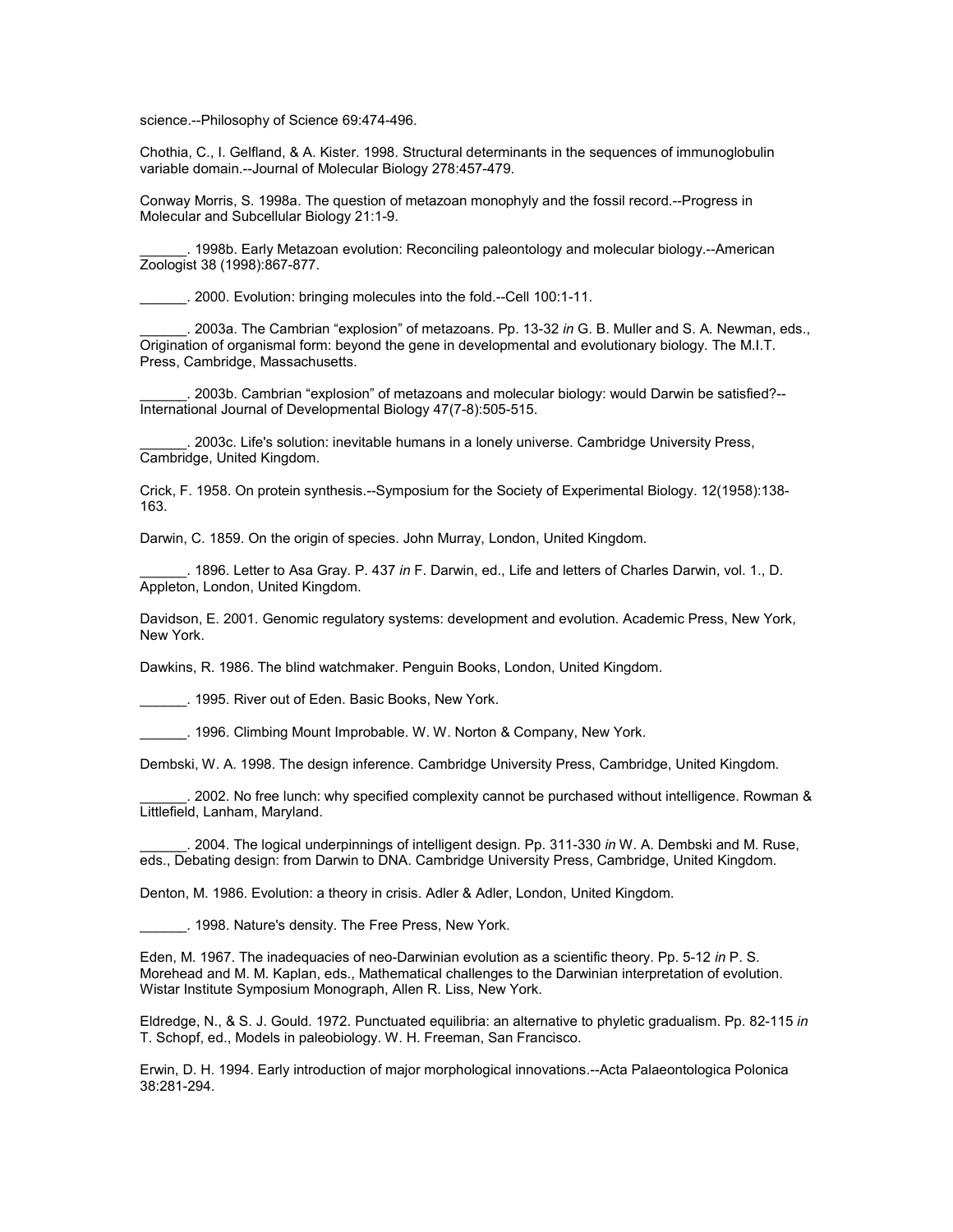\_\_\_\_\_\_. 2000. Macroevolution is more than repeated rounds of microevolution.--Evolution & Development  $2:78-84.$ 

\_\_\_\_\_\_. 2004. One very long argument.--Biology and Philosophy 19:17-28.

\_\_\_\_\_\_, J. Valentine, & D. Jablonski. 1997. The origin of animal body plans.--American Scientist 85:126- 137.

\_\_\_\_\_\_, \_\_\_\_\_\_, & J. J. Sepkoski. 1987. A comparative study of diversification events: the early Paleozoic versus the Mesozoic.--Evolution 41:1177-1186.

Foote, M. 1997. Sampling, taxonomic description, and our evolving knowledge of morphological diversity.-- Paleobiology 23:181-206.

\_\_\_\_\_\_, J. P. Hunter, C. M. Janis, & J. J. Sepkoski. 1999. Evolutionary and preservational constraints on origins of biologic groups: Divergence times of eutherian mammals.--Science 283:1310-1314.

Frankel, J. 1980. Propagation of cortical differences in tetrahymena.--Genetics 94:607-623.

Gates, B. 1996. The road ahead. Blue Penguin, Boulder, Colorado. Gerhart, J., & M. Kirschner. 1997. Cells, embryos, and evolution. Blackwell Science, London, United Kingdom.

Gibbs, W. W. 2003. The unseen genome: gems among the junk.--Scientific American. 289:46-53.

Gilbert, S. F., J. M. Opitz, & R. A. Raff. 1996. Resynthesizing evolutionary and developmental biology.-- Developmental Biology 173:357-372.

Gillespie, N. C. 1979. Charles Darwin and the problem of creation. University of Chicago Press, Chicago.

Goodwin, B. C. 1985. What are the causes of morphogenesis?--BioEssays 3:32-36.

\_\_\_\_\_\_. 1995. How the leopard changed its spots: the evolution of complexity. Scribner's, New York, New York.

Gould, S. J. 1965. Is uniformitarianism necessary?--American Journal of Science 263:223-228.

Gould, S. J. 2002. The structure of evolutionary theory. Harvard University Press, Cambridge, Massachusetts.

Grant, P. R. 1999. Ecology and evolution of Darwin's finches. Princeton University Press, Princeton, New Jersey.

Grimes, G. W., & K. J. Aufderheide. 1991. Cellular aspects of pattern formation: the problem of assembly. Monographs in Developmental Biology, vol. 22. Karger, Baseline, Switzerland.

Grotzinger, J. P., S. A. Bowring, B. Z. Saylor, & A. J. Kaufman. 1995. Biostratigraphic and geochronologic constraints on early animal evolution.--Science 270:598-604.

Harold, F. M. 1995. From morphogenes to morphogenesis.--Microbiology 141:2765-2778.

\_\_\_\_\_\_. 2001. The way of the cell: molecules, organisms, and the order of life. Oxford University Press, New York.

Hodge, M. J. S. 1977. The structure and strategy of Darwin's long argument.--British Journal for the History of Science 10:237-245.

Hooykaas, R. 1975. Catastrophism in geology, its scientific character in relation to actualism and uniformitarianism. Pp. 270-316 in C. Albritton, ed., Philosophy of geohistory (1785-1970). Dowden, Hutchinson & Ross, Stroudsburg, Pennsylvania.

John, B., & G. Miklos. 1988. The eukaryote genome in development and evolution. Allen & Unwinding,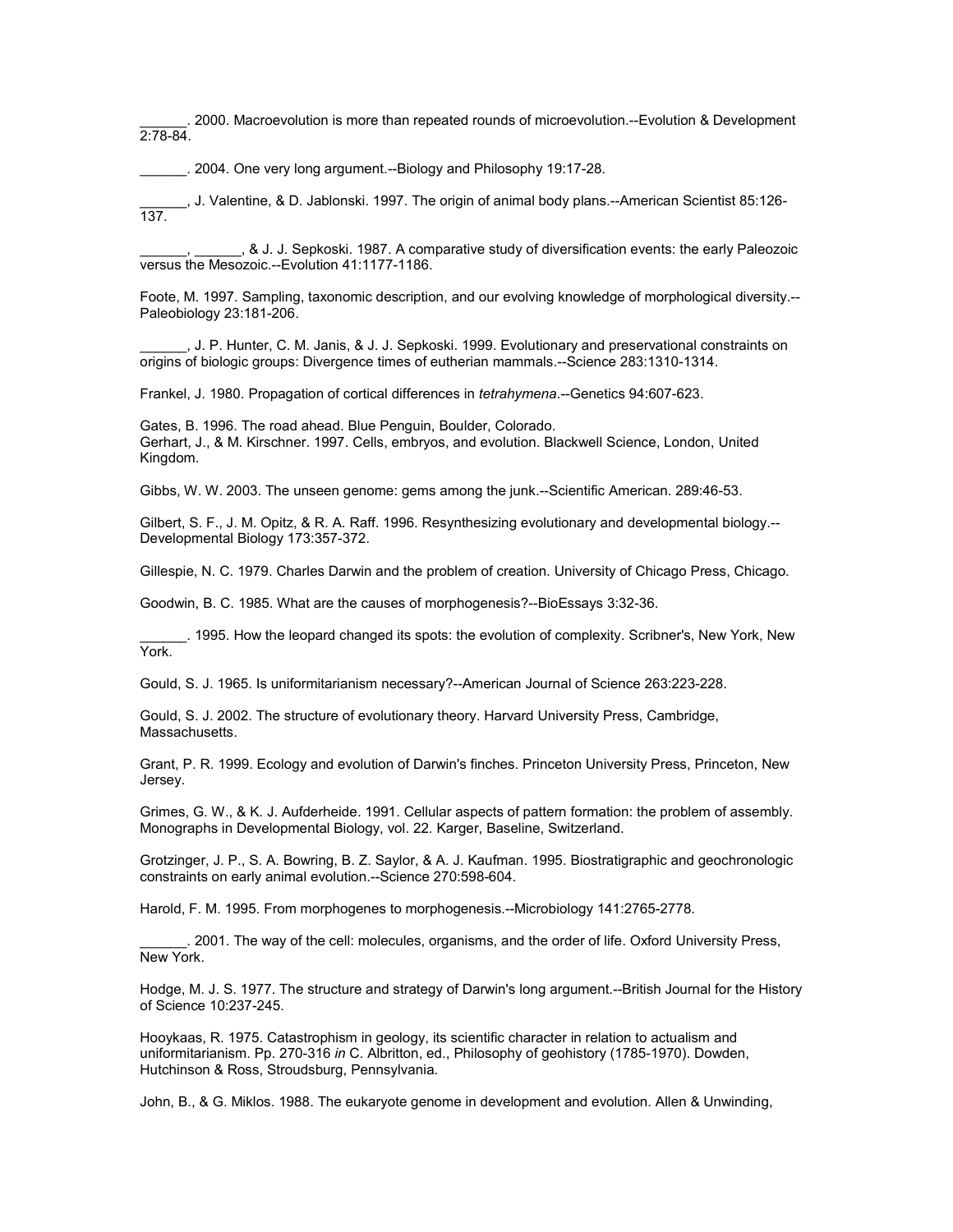London, United Kingdom.

Kauffman, S. 1995. At home in the universe. Oxford University Press, Oxford, United Kingdom.

Kenyon, D., & G. Mills. 1996. The RNA world: a critique.--Origins & Design 17(1):9-16.

Kerr, R. A. 1993. Evolution's Big Bang gets even more explosive.-- Science 261:1274-1275.

Kimura, M. 1983. The neutral theory of molecular evolution. Cambridge University Press, Cambridge, United Kingdom.

Koonin, E. 2000. How many genes can make a cell?: the minimal genome concept.--Annual Review of Genomics and Human Genetics 1:99-116.

Kuppers, B. O. 1987. On the prior probability of the existence of life. Pp. 355-369 in L. Kruger et al., eds., The probabilistic revolution. M.I.T. Press, Cambridge, Massachusetts.

Lange, B. M. H., A. J. Faragher, P. March, & K. Gull. 2000. Centriole duplication and maturation in animal cells. Pp. 235-249 in R. E. Palazzo and G. P. Schatten, eds., The centrosome in cell replication and early development. Current Topics in Developmental Biology, vol. 49. Academic Press, San Diego.

Lawrence, P. A., & G. Struhl. 1996. Morphogens, compartments and pattern: lessons from Drosophila?--Cell 85:951-961.

Lenior, T. 1982. The strategy of life. University of Chicago Press, Chicago.

Levinton, J. 1988. Genetics, paleontology, and macroevolution. Cambridge University Press, Cambridge, United Kingdom.

\_\_\_\_\_\_. 1992. The big bang of animal evolution.--Scientific American 267:84-91.

Lewin, R. 1988. A lopsided look at evolution.--Science 241:292.

Lewontin, R. 1978. Adaptation. Pp. 113-125 in Evolution: a Scientific American book. W. H. Freeman & Company, San Francisco.

Lipton, P. 1991. Inference to the best explanation. Routledge, New York.

Lonnig, W. E. 2001. Natural selection. Pp. 1008-1016 in W. E. Craighead and C. B. Nemeroff, eds., The Corsini encyclopedia of psychology and behavioral sciences, 3rd edition, vol. 3. John Wiley & Sons, New York.

\_\_\_\_\_\_, & H. Saedler. 2002. Chromosome rearrangements and transposable elements.--Annual Review of Genetics 36:389-410.

Lovtrup, S. 1979. Semantics, logic and vulgate neo-darwinism.--Evolutionary Theory 4:157-172.

Marshall, W. F. & J. L. Rosenbaum. 2000. Are there nucleic acids in the centrosome? Pp. 187-205 in R. E. Palazzo and G. P. Schatten, eds., The centrosome in cell replication and early development. Current Topics in Developmental Biology, vol. 49. San Diego, Academic Press.

Maynard Smith, J. 1986. Structuralism versus selection--is Darwinism enough? Pp. 39-46 in S. Rose and L. Appignanesi, eds., Science and Beyond. Basil Blackwell, London, United Kingdom.

Mayr, E. 1982. Foreword. Pp. xi-xii in M. Ruse, Darwinism defended. Pearson Addison Wesley, Boston, Massachusetts.

McDonald, J. F. 1983. The molecular basis of adaptation: a critical review of relevant ideas and observations.--Annual Review of Ecology and Systematics 14:77-102.

McNiven, M. A. & K. R. Porter. 1992. The centrosome: contributions to cell form. Pp. 313-329 in V. I. Kalnins, ed., The centrosome. Academic Press, San Diego.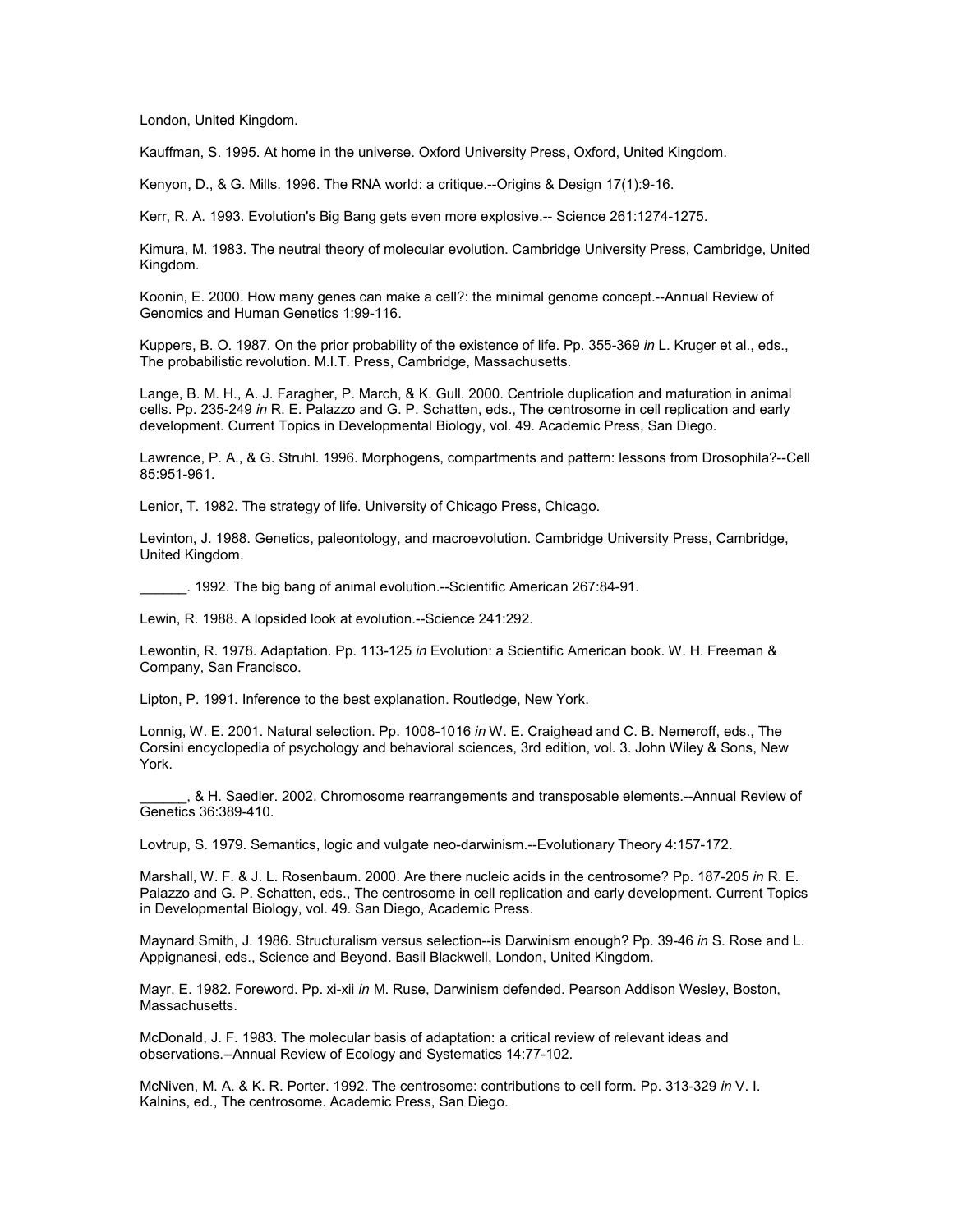Meyer, S. C. 1991. Of clues and causes: a methodological interpretation of origin of life studies. Unpublished doctoral dissertation, University of Cambridge, Cambridge, United Kingdom.

\_\_\_\_\_\_. 1998. DNA by design: an inference to the best explanation for the origin of biological information.-- Rhetoric & Public Affairs, 1(4):519-555.

The scientific status of intelligent design: The methodological equivalence of naturalistic and nonnaturalistic origins theories. Pp. 151-211 in Science and evidence for design in the universe. Proceedings of the Wethersfield Institute. Ignatius Press, San Francisco.

. 2003. DNA and the origin of life: information, specification and explanation. Pp. 223-285 in J. A. Campbell and S. C. Meyer, eds., Darwinism, design and public education. Michigan State University Press, Lansing, Michigan.

. 2004. The Cambrian information explosion: evidence for intelligent design. Pp. 371-391 in W. A. Dembski and M. Ruse, eds., Debating design: from Darwin to DNA. Cambridge University Press, Cambridge, United Kingdom.

. M. Ross, P. Nelson, & P. Chien. 2003. The Cambrian explosion: biology's big bang. Pp. 323-402 in J. A. Campbell & S. C. Meyer, eds., Darwinism, design and public education. Michigan State University Press, Lansing. See also Appendix C: Stratigraphic first appearance of phyla body plans, pp. 593-598.

Miklos, G. L. G. 1993. Emergence of organizational complexities during metazoan evolution: perspectives from molecular biology, palaeontology and neo-Darwinism.--Mem. Ass. Australas. Palaeontols, 15:7-41.

Monastersky, R. 1993. Siberian rocks clock biological big bang.--Science News 144:148.

Moss, L. 2004. What genes can't do. The M.I.T. Press, Cambridge, Massachusetts.

Muller, G. B. & S. A. Newman. 2003. Origination of organismal form: the forgotten cause in evolutionary theory. Pp. 3-12 in G. B. Muller and S. A. Newman, eds., Origination of organismal form: beyond the gene in developmental and evolutionary biology. The M.I.T. Press, Cambridge, Massachusetts.

Nanney, D. L. 1983. The ciliates and the cytoplasm.--Journal of Heredity, 74:163-170.

Nelson, P., & J. Wells. 2003. Homology in biology: problem for naturalistic science and prospect for intelligent design. Pp. 303-322 in J. A. Campbell and S. C. Meyer, eds., Darwinism, design and public education. Michigan State University Press, Lansing.

Nijhout, H. F. 1990. Metaphors and the role of genes in development.--BioEssays 12:441-446.

Nusslein-Volhard, C., & E. Wieschaus. 1980. Mutations affecting segment number and polarity in Drosophila.--Nature 287:795-801.

Ohno, S. 1996. The notion of the Cambrian pananimalia genome.--Proceedings of the National Academy of Sciences, U.S.A. 93:8475-8478.

Orgel, L. E., & F. H. Crick. 1980. Selfish DNA: the ultimate parasite.--Nature 284:604-607.

Perutz, M. F., & H. Lehmann. 1968. Molecular pathology of human hemoglobin.--Nature 219:902-909.

Polanyi, M. 1967. Life transcending physics and chemistry.--Chemical and Engineering News, 45(35):54-66.

\_\_\_\_\_\_. 1968. Life's irreducible structure.--Science 160:1308-1312, especially p. 1309.

Pourquie, O. 2003. Vertebrate somitogenesis: a novel paradigm for animal segmentation?--International Journal of Developmental Biology 47(7-8):597-603.

Quastler, H. 1964. The emergence of biological organization. Yale University Press, New Haven, Connecticut.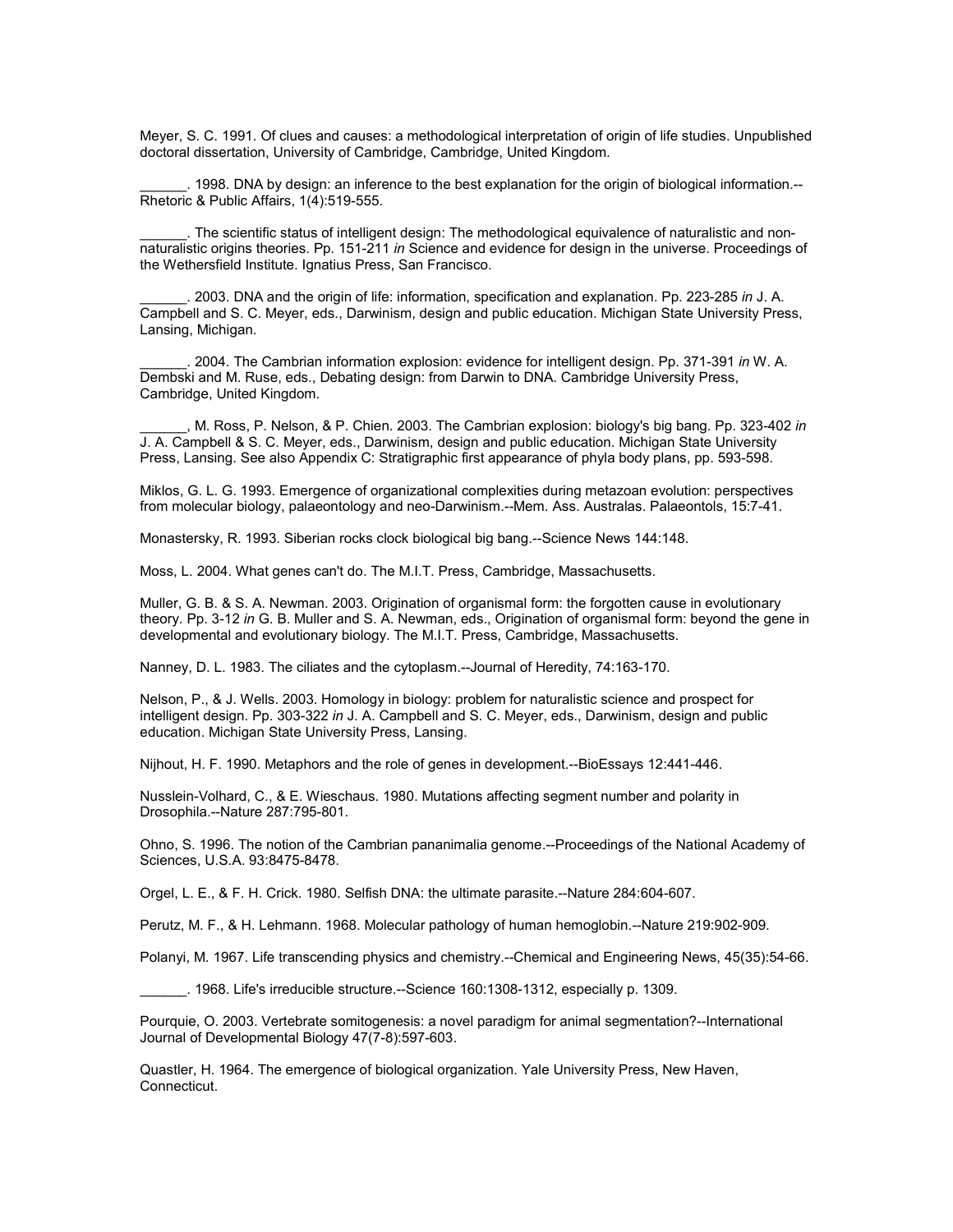Raff, R. 1999. Larval homologies and radical evolutionary changes in early development, Pp. 110-121 in Homology. Novartis Symposium, vol. 222. John Wiley & Sons, Chichester, United Kingdom.

Reidhaar-Olson, J., & R. Sauer. 1990. Functionally acceptable solutions in two alpha-helical regions of lambda repressor.--Proteins, Structure, Function, and Genetics, 7:306-316.

Rutten, M. G. 1971. The origin of life by natural causes. Elsevier, Amsterdam.

Sapp, J. 1987. Beyond the gene. Oxford University Press, New York.

Sarkar, S. 1996. Biological information: a skeptical look at some central dogmas of molecular biology. Pp. 187-233 in S. Sarkar, ed., The philosophy and history of molecular biology: new perspectives. Kluwer Academic Publishers, Dordrecht.

Schutzenberger, M. 1967. Algorithms and the neo-Darwinian theory of evolution. Pp. 73-75 in P. S. Morehead and M. M. Kaplan, eds., Mathematical challenges to the Darwinian interpretation of evolution. Wistar Institute Symposium Monograph. Allen R. Liss, New York.

Shannon, C. 1948. A mathematical theory of communication.--Bell System Technical Journal 27:379-423, 623-656.

Shu, D. G., H. L. Loud, S. Conway Morris, X. L. Zhang, S. X. Hu, L. Chen, J. Han, M. Zhu, Y. Li, & L. Z. Chen. 1999. Lower Cambrian vertebrates from south China.--Nature 402:42-46.

Shubin, N. H., & C. R. Marshall. 2000. Fossils, genes, and the origin of novelty. Pp. 324-340 in Deep time. The Paleontological Society.

Simpson, G. 1970. Uniformitarianism: an inquiry into principle, theory, and method in geohistory and biohistory. Pp. 43-96 in M. K. Hecht and W. C. Steered, eds., Essays in evolution and genetics in honor of Theodosius Dobzhansky. Appleton-Century-Crofts, New York.

Sober, E. 2000. The philosophy of biology, 2nd edition. Westview Press, San Francisco.

Sonneborn, T. M. 1970. Determination, development, and inheritance of the structure of the cell cortex. In Symposia of the International Society for Cell Biology 9:1-13.

Sole, R. V., P. Fernandez, & S. A. Kauffman. 2003. Adaptive walks in a gene network model of morphogenesis: insight into the Cambrian explosion.--International Journal of Developmental Biology 47(7- 8):685-693.

Stadler, B. M. R., P. F. Stadler, G. P. Wagner, & W. Fontana. 2001. The topology of the possible: formal spaces underlying patterns of evolutionary change.--Journal of Theoretical Biology 213:241-274.

Steiner, M., & R. Reitner. 2001. Evidence of organic structures in Ediacara-type fossils and associated microbial mats.--Geology 29(12):1119-1122.

Taylor, S. V., K. U. Walter, P. Kast, & D. Hilvert. 2001. Searching sequence space for protein catalysts.-- Proceedings of the National Academy of Sciences, U.S.A. 98:10596-10601.

Thaxton, C. B., W. L. Bradley, & R. L. Olsen. 1992. The mystery of life's origin: reassessing current theories. Lewis and Stanley, Dallas, Texas.

Thompson, D. W. 1942. On growth and form, 2nd edition. Cambridge University Press, Cambridge, United Kingdom.

Thomson, K. S. 1992. Macroevolution: The morphological problem.--American Zoologist 32:106-112.

Valentine, J. W. 1995. Late Precambrian bilaterians: grades and clades. Pp. 87-107 in W. M. Fitch and F. J. Ayala, eds., Temporal and mode in evolution: genetics and paleontology 50 years after Simpson. National Academy Press, Washington, D.C.

\_\_\_\_\_\_. 2004. On the origin of phyla. University of Chicago Press, Chicago, Illinois.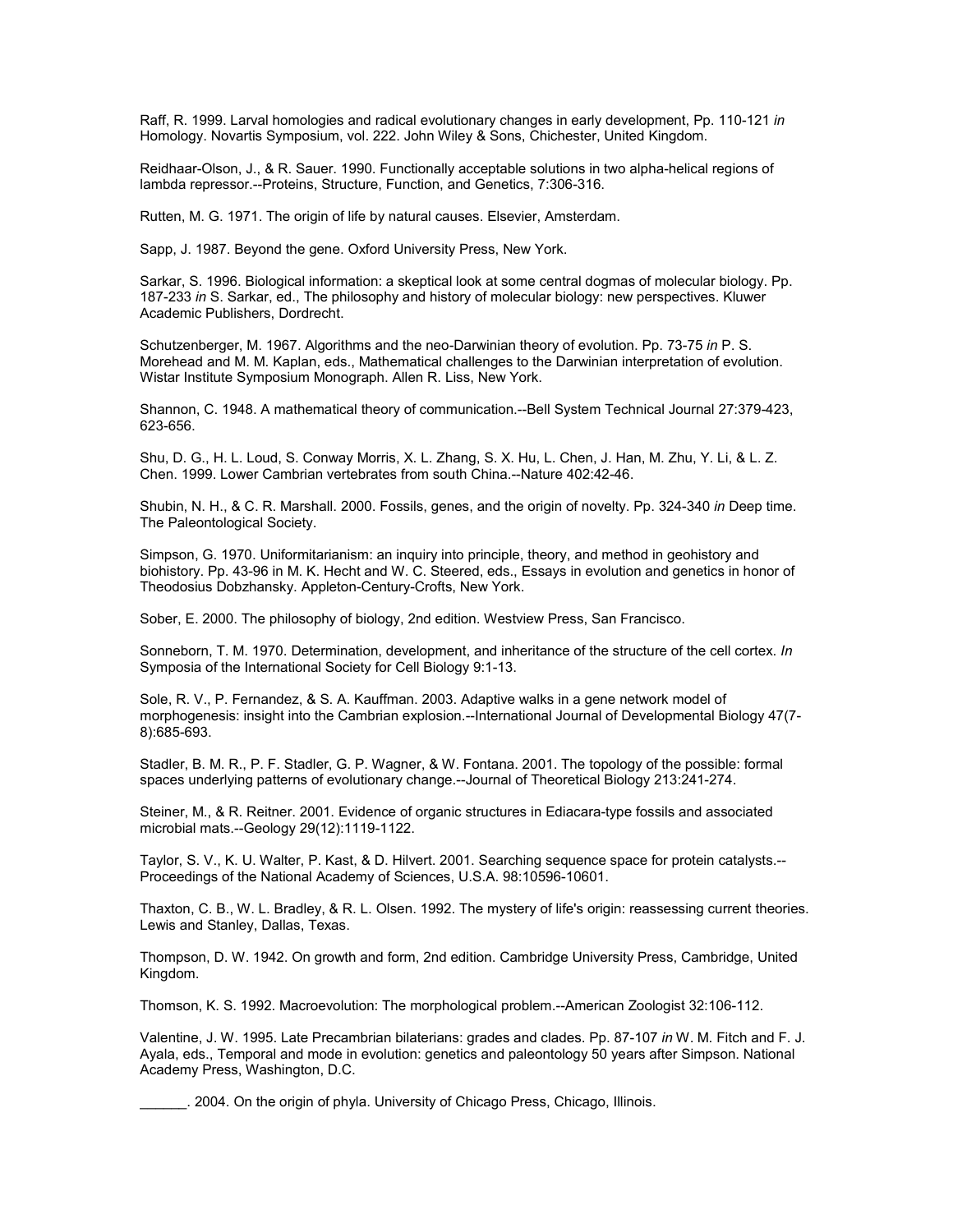\_\_\_\_\_\_, & D. H. Erwin, 1987. Interpreting great developmental experiments: the fossil record. Pp. 71-107 in R. A. Raff and E. C. Raff, eds., Development as an evolutionary process. Alan R. Liss, New York.

\_\_\_\_\_\_, & D. Jablonski. 2003. Morphological and developmental macroevolution: a paleontological perspective.--International Journal of Developmental Biology 47:517-522.

Wagner, G. P. 2001. What is the promise of developmental evolution? Part II: A causal explanation of evolutionary innovations may be impossible.--Journal of Experimental Zoology (Mol. Dev. Evol.) 291:305- 309.

\_\_\_\_\_\_, & P. F. Stadler. 2003. Quasi-independence, homology and the Unity-C of type: a topological theory of characters.--Journal of Theoretical Biology 220:505-527.

Webster, G., & B. Goodwin. 1984. A structuralist approach to morphology.--Rivista di Biologia 77:503-10.

, & \_\_\_\_\_\_, 1996. Form and transformation: generative and relational principles in biology. Cambridge University Press, Cambridge, United Kingdom.

Weiner, J. 1994. The beak of the finch. Vintage Books, New York.

Willmer, P. 1990. Invertebrate relationships: patterns in animal evolution. Cambridge University Press, Cambridge, United Kingdom.

2003. Convergence and homoplasy in the evolution of organismal form. Pp. 33-50 in G. B. Muller and S. A. Newman, eds., Origination of organismal form: beyond the gene in developmental and evolutionary biology. The M.I.T. Press, Cambridge, Massachusetts.

Woese, C. 1998. The universal ancestor.--Proceedings of the National Academy of Sciences, U.S.A. 95:6854-6859.

Wray, G. A., J. S. Levinton, & L. H. Shapiro. 1996. Molecular evidence for deep Precambrian divergences among metazoan phyla.--Science 274:568-573.

Yockey, H. P. 1978. A calculation of the probability of spontaneous biogenesis by information theory.-- Journal of Theoretical Biology 67:377-398.

\_\_\_\_\_\_, 1992. Information theory and molecular biology, Cambridge University Press, Cambridge, United Kingdom.

#### End Notes

<sup>1</sup> Specifically, Gilbert et al. (1996) argued that changes in morphogenetic fields might produce large-scale changes in the developmental programs and, ultimately, body plans of organisms. Yet they offered no evidence that such fields--if indeed they exist--can be altered to produce advantageous variations in body plan, though this is a necessary condition of any successful causal theory of macroevolution.

 $2$  If one takes the fossil record at face value and assumes that the Cambrian explosion took place within a relatively narrow 5-10 million year window, explaining the origin of the information necessary to produce new proteins, for example, becomes more acute in part because mutation rates would not have been sufficient to generate the number of changes in the genome necessary to build the new proteins for more complex Cambrian animals (Ohno 1996:8475-8478). This review will argue that, even if one allows several hundred million years for the origin of the metazoan, significant probabilistic and other difficulties remain with the neo-Darwinian explanation of the origin of form and information.

 $3$  As Crick put it, "information means here the *precise* determination of sequence, either of bases in the nucleic acid or on amino acid residues in the protein" (Crick 1958:144, 153).

 $4$  To solve this problem Ohno himself proposes the existence of a hypothetical ancestral form that possessed virtually all the genetic information necessary to produce the new body plans of the Cambrian animals. He asserts that this ancestor and its "pananimalian genome" might have arisen several hundred million years before the Cambrian explosion. On this view, each of the different Cambrian animals would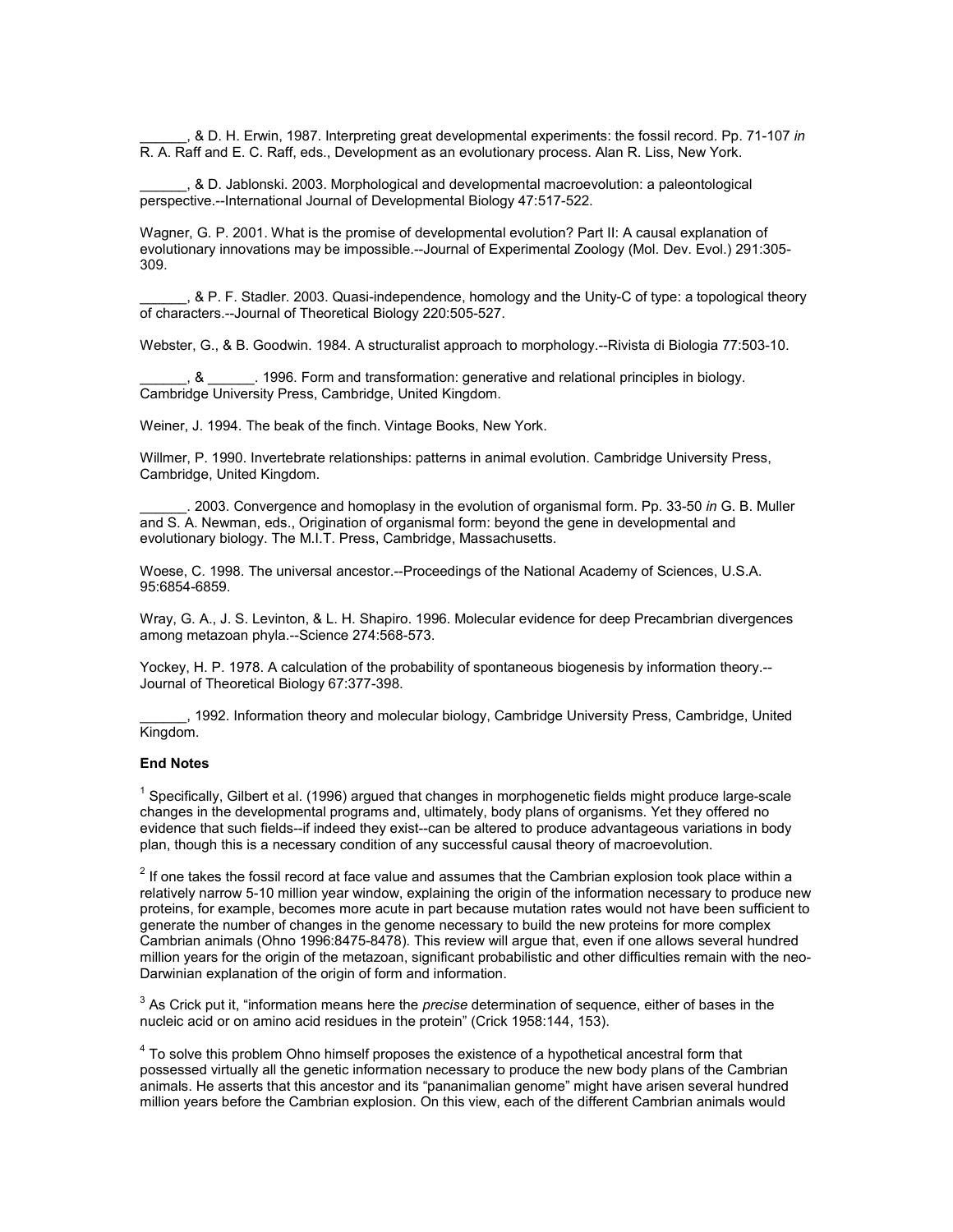have possessed virtually identical genomes, albeit with considerable latent and unexpressed capacity in the case of each individual form (Ohno 1996:8475-8478). While this proposal might help explain the origin of the Cambrian animal forms by reference to preexisting genetic information, it does not solve, but instead merely displaces, the problem of the origin of the genetic information necessary to produce these new forms.

 $^5$  Some have suggested that mutations in "master regulator" Hox genes might provide the raw material for body plan morphogenesis. Yet there are two problems with this proposal. First, Hox gene expression begins only after the foundation of the body plan has been established in early embryogenesis. (Davidson 2001:66). Second, Hox genes are highly conserved across many disparate phyla and so cannot account for the morphological differences that exist between the phyla (Valentine 2004:88).

 $^6$  Notable differences in the developmental pathways of similar organisms have been observed. For example, congeneric species of sea urchins (from genus Heliocidaris) exhibit striking differences in their developmental pathways (Raff 1999:110-121). Thus, it might be argued that such differences show that early developmental programs can in fact be mutated to produce new forms. Nevertheless, there are two problems with this claim. First, there is no direct evidence that existing differences in sea urchin development arose by mutation. Second, the observed differences in the developmental programs of different species of sea urchins do not result in new body plans, but instead in highly conserved structures. Despite differences in developmental patterns, the endpoints are the same. Thus, even if it can be assumed that mutations produced the differences in developmental pathways, it must be acknowledged that such changes did not result in novel form.

 $^7$  Of course, many post-translation processes of modification also play a role in producing a functional protein. Such processes make it impossible to predict a protein's final sequencing from its corresponding gene sequence alone (Sarkar 1996:199-202).

 $^8$  Erwin (2004:21), although friendly to the possibility of species selection, argues that Gould provides little evidence for its existence. "The difficulty" writes Erwin of species selection, "...is that we must rely on Gould's arguments for theoretical plausibility and sufficient relative frequency. Rarely is a mass of data presented to justify and support Gould's conclusion." Indeed, Gould (2002) himself admitted that species selection remains largely a hypothetical construct: "I freely admit that well-documented cases of species selection do not permeate the literature" (p. 710).

<sup>9</sup>"I do not deny either the wonder, or the powerful importance, of organized adaptive complexity. I recognize that we know no mechanism for the origin of such organismal features other than conventional natural selection at the organismic level--for the sheer intricacy and elaboration of good biomechanical design surely precludes either random production, or incidental origin as a side consequence of active processes at other levels" (Gould 2002:710). "Thus, we do not challenge the efficacy or the cardinal importance of organismal selection. As previously discussed, I fully agree with Dawkins (1986) and others that one cannot invoke a higher-level force like species selection to explain 'things that organisms do'--in particular, the stunning panoply of organismic adaptations that has always motivated our sense of wonder about the natural world, and that Darwin (1859) described, in one of his most famous lines (3), as 'that perfection of structure and coadaptation which most justly excites our admiration'" (Gould 2002:886).

 $10$  Theories in the historical sciences typically make claims about what happened in the past, or what happened in the past to cause particular events to occur (Meyer 1991:57-72). For this reason, historical scientific theories are rarely tested by making predictions about what will occur under controlled laboratory conditions (Cleland 2001:987, 2002:474-496). Instead, such theories are usually tested by comparing their explanatory power against that of their competitors with respect to already known facts. Even in the case in which historical theories make claims about past causes they usually do so on the basis of preexisting knowledge of cause and effect relationships. Nevertheless, prediction may play a limited role in testing historical scientific theories since such theories may have implications as to what kind of evidence is likely to emerge in the future. For example, neo-Darwinism affirms that new functional sections of the genome arise by trial and error process of mutation and subsequent selection. For this reason, historically many neo-Darwinists expected or predicted that the large non-coding regions of the genome--so-called "junk DNA"- would lack function altogether (Orgel & Crick 1980). On this line of thinking, the nonfunctional sections of the genome represent nature's failed experiments that remain in the genome as a kind of artifact of the past activity of the mutation and selection process. Advocates of the design hypotheses on the other hand, would have predicted that non-coding regions of the genome might well reveal hidden functions, not only because design theorists do not think that new genetic information arises by a trial and error process of mutation and selection, but also because designed systems are often functionally polyvalent. Even so, as new studies reveal more about the functions performed by the non-coding regions of the genome (Gibbs 2003), the